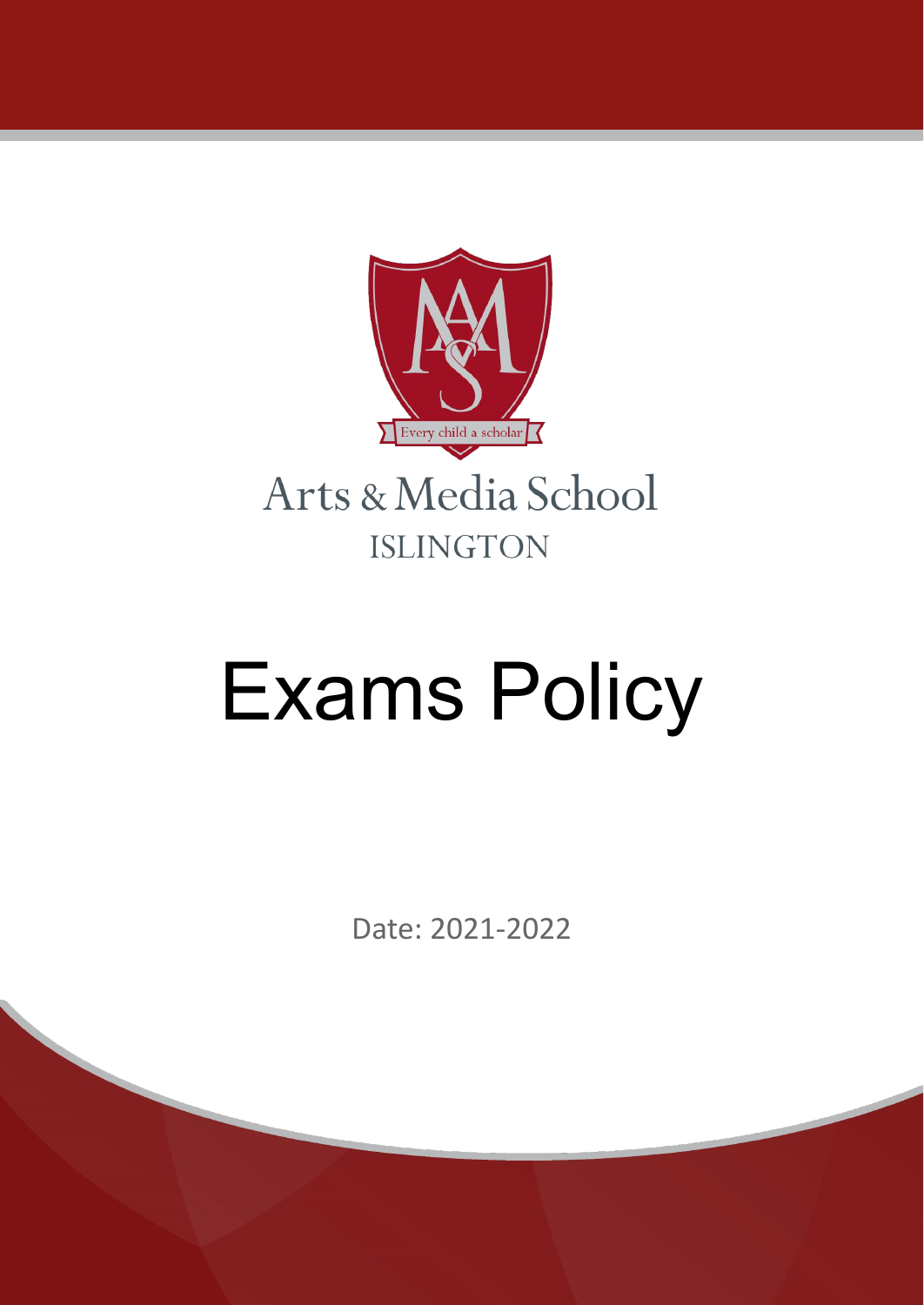

# Arts & Media School **ISLINGTON**

# **Exams Policy** 2021/22

This policy is reviewed annually to ensure compliance with current regulations

| Approved/reviewed by |                |  |
|----------------------|----------------|--|
| l Anne Orrells       |                |  |
| Date of next review  | September 2022 |  |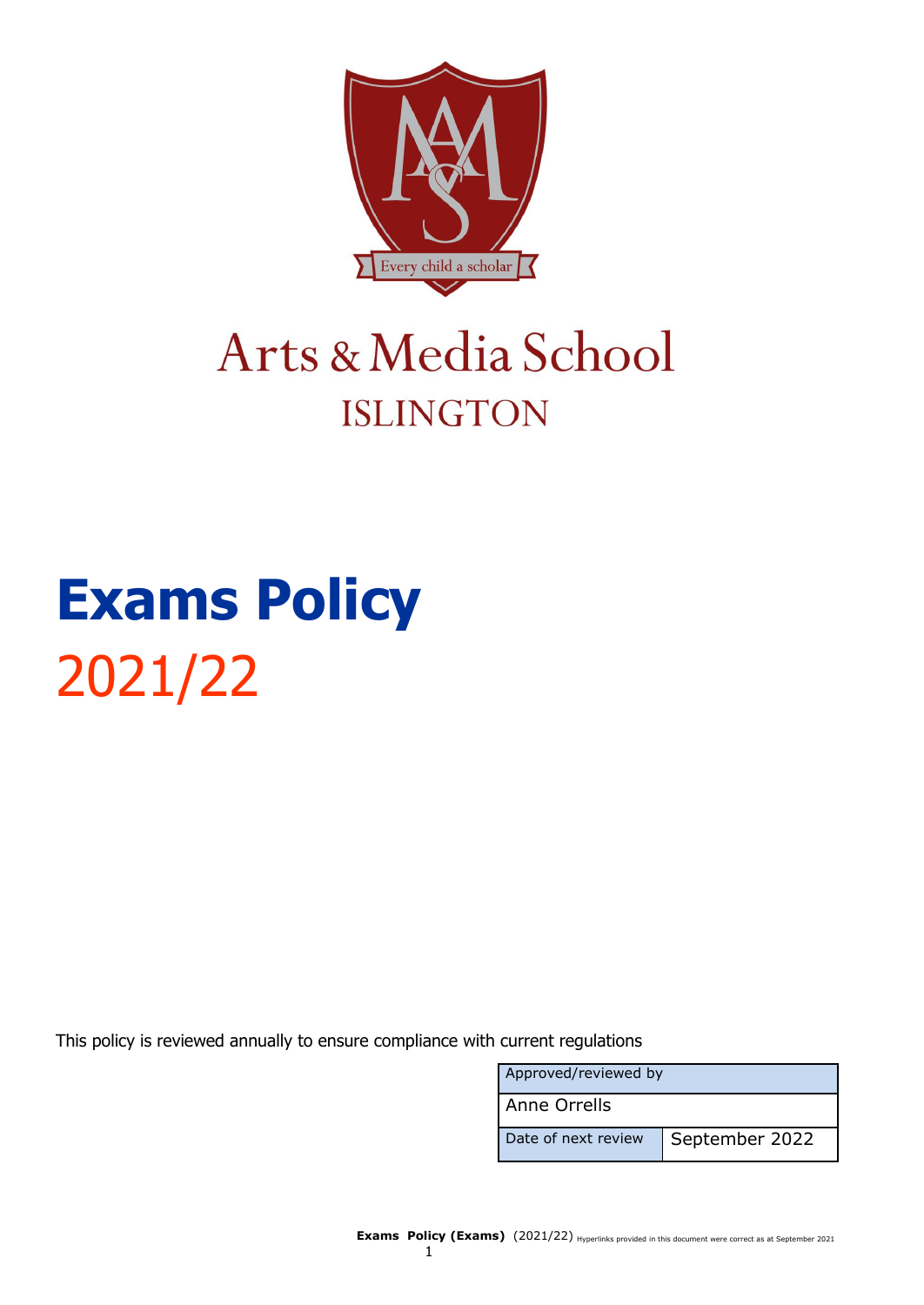Key staff involved in the exams policy

| <b>Role</b>                                            | Name(s)                                                      |
|--------------------------------------------------------|--------------------------------------------------------------|
| Head of centre                                         | <b>Susan Service</b>                                         |
| officer<br>Exams<br>line<br>manager<br>(Senior leader) | <b>David McLoughlin</b>                                      |
| Exams officer                                          | <b>Anne Orrells</b>                                          |
| <b>SENCo</b>                                           | <b>Angella Harris</b>                                        |
| Senior leader(s)                                       | Julia Stubbs, Anban Naidoo, Maleka Begum, Nicola<br>Lawrence |
|                                                        |                                                              |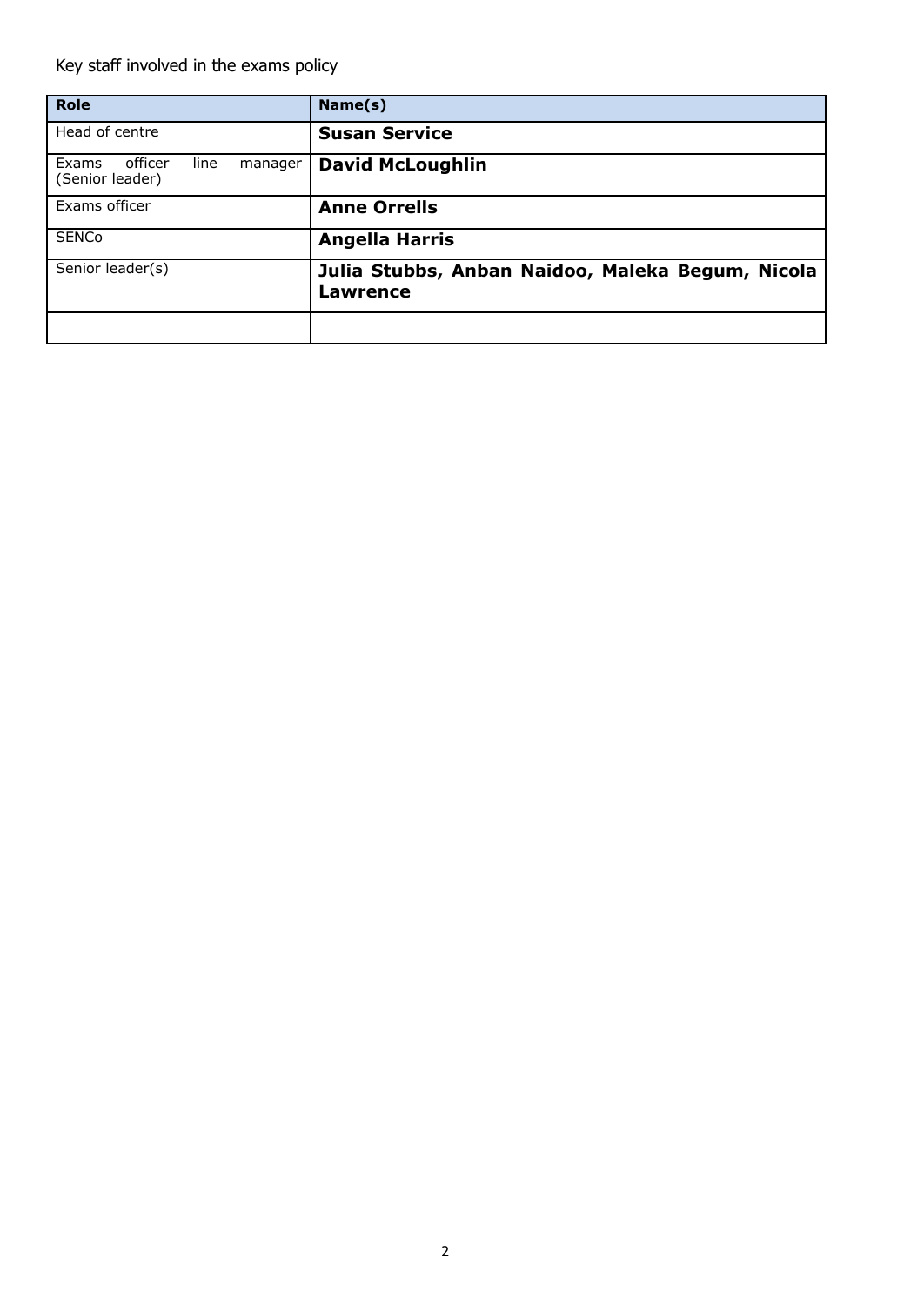# <span id="page-3-0"></span>**Contents**

| Contents                                              | 3              |
|-------------------------------------------------------|----------------|
| Purpose of the policy                                 | 6              |
| Roles and responsibilities overview                   | 6              |
| National Centre Number Register                       | $\overline{7}$ |
| Recruitment, selection and training of staff          | 7              |
| Internal governance arrangements                      | $\overline{7}$ |
| <b>Escalation Process</b>                             | 7              |
| Delivery of qualifications                            | $\overline{7}$ |
| Public liability                                      | 8              |
| Security of assessment materials                      | 8              |
| Exam Contingency Plan                                 | 8              |
| Lockdown Policy (Exams)                               | 8              |
| <b>Internal Appeals Procedures</b>                    | 9              |
| <b>Equalities Policy</b>                              | 9              |
| Complaints and Appeals Procedure (Exams)              | 9              |
| Child Protection/Safeguarding Policy (Exams)          | 9              |
| Data Protection Policy (Exams)                        | 9              |
| <b>Access Arrangements Policy</b>                     | 9              |
| Conflicts of interest                                 | 10             |
| Centre inspections                                    | 10             |
| The exam cycle                                        | 12             |
| Planning: roles and responsibilities                  | 12             |
| Information sharing                                   | 12             |
| Information gathering                                 | 12             |
| Access arrangements                                   | 12             |
| Word Processor Policy (Exams)                         | 13             |
| Separate Invigilation Policy                          | 13             |
| Internal assessment and endorsements                  | 14             |
| Non-examination Assessment Policy                     | 14             |
| Invigilation                                          | 15             |
| Entries: roles and responsibilities                   | 15             |
| <b>Estimated entries</b>                              | 15             |
| Estimated entries collection and submission procedure | 15             |
| <b>Final entries</b>                                  | 15             |
| Late entries                                          | 16             |
| Private candidates                                    | 16             |
| Candidate statements of entry                         | 16             |
| Pre-exams: roles and responsibilities                 | 16             |
| Access arrangements and reasonable adjustments        | 16             |
| Briefing candidates                                   | 17             |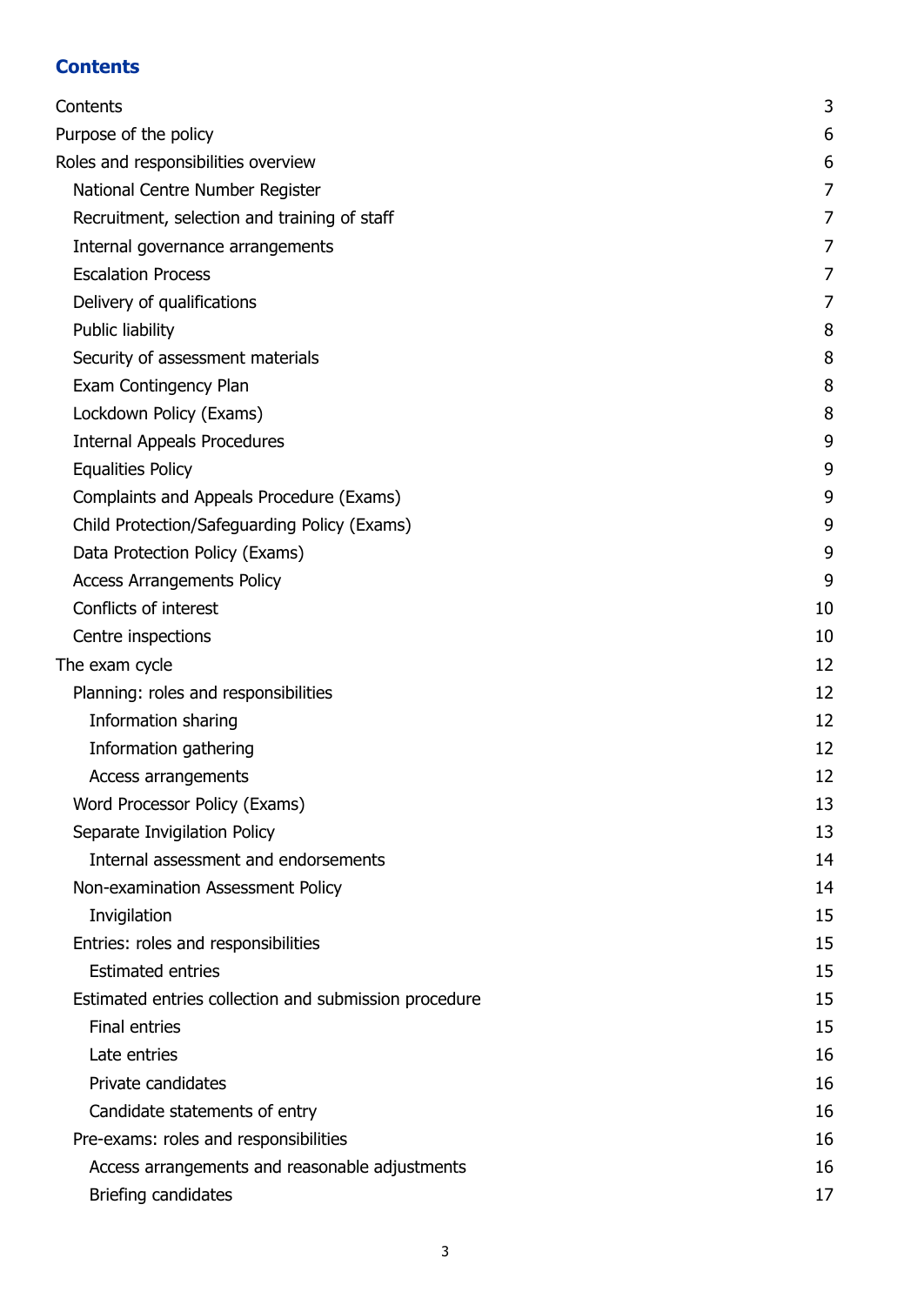| Access to Scripts, Reviews of Results and Appeals Procedures | 17 |
|--------------------------------------------------------------|----|
| Dispatch of exam scripts                                     | 17 |
| <b>Estimated grades</b>                                      | 17 |
| Internal assessment and endorsements                         | 17 |
| Invigilation                                                 | 18 |
| <b>JCQ Centre Inspections</b>                                | 18 |
| Seating and identifying candidates in exam rooms             | 18 |
| Candidate Identification Procedure                           | 19 |
| Security of exam materials                                   | 19 |
| Timetabling and rooming                                      | 19 |
| Alternative site arrangements                                | 20 |
| Transferred candidate arrangements                           | 20 |
| Internal exams                                               | 20 |
| Exam time: roles and responsibilities                        | 20 |
| Access arrangements                                          | 20 |
| Candidate absence                                            | 21 |
| Candidate Absence Policy                                     | 21 |
| Candidate behaviour                                          | 21 |
| Candidate belongings                                         | 21 |
| Candidate late arrival                                       | 21 |
| Candidate Late Arrival Policy                                | 21 |
| Conducting exams                                             | 21 |
| Dispatch of exam scripts                                     | 22 |
| Exam papers and materials                                    | 22 |
| Exam rooms                                                   | 22 |
| <b>Emergency Evacuation Procedure</b>                        | 23 |
| <b>Irregularities</b>                                        | 23 |
| Malpractice Policy (Exams)                                   | 23 |
| Malpractice                                                  | 23 |
| Special consideration                                        | 23 |
| <b>Special Consideration Policy</b>                          | 24 |
| Unauthorised items                                           | 24 |
| Arrangements for unauthorised items taken into the exam room | 24 |
| Internal exams                                               | 24 |
| Results and post-results: roles and responsibilities         | 24 |
| Internal assessment                                          | 24 |
| Managing results day(s)                                      | 24 |
| Results day programme                                        | 25 |
| Accessing results                                            | 25 |
| Post-results services                                        | 25 |
| Analysis of results                                          | 26 |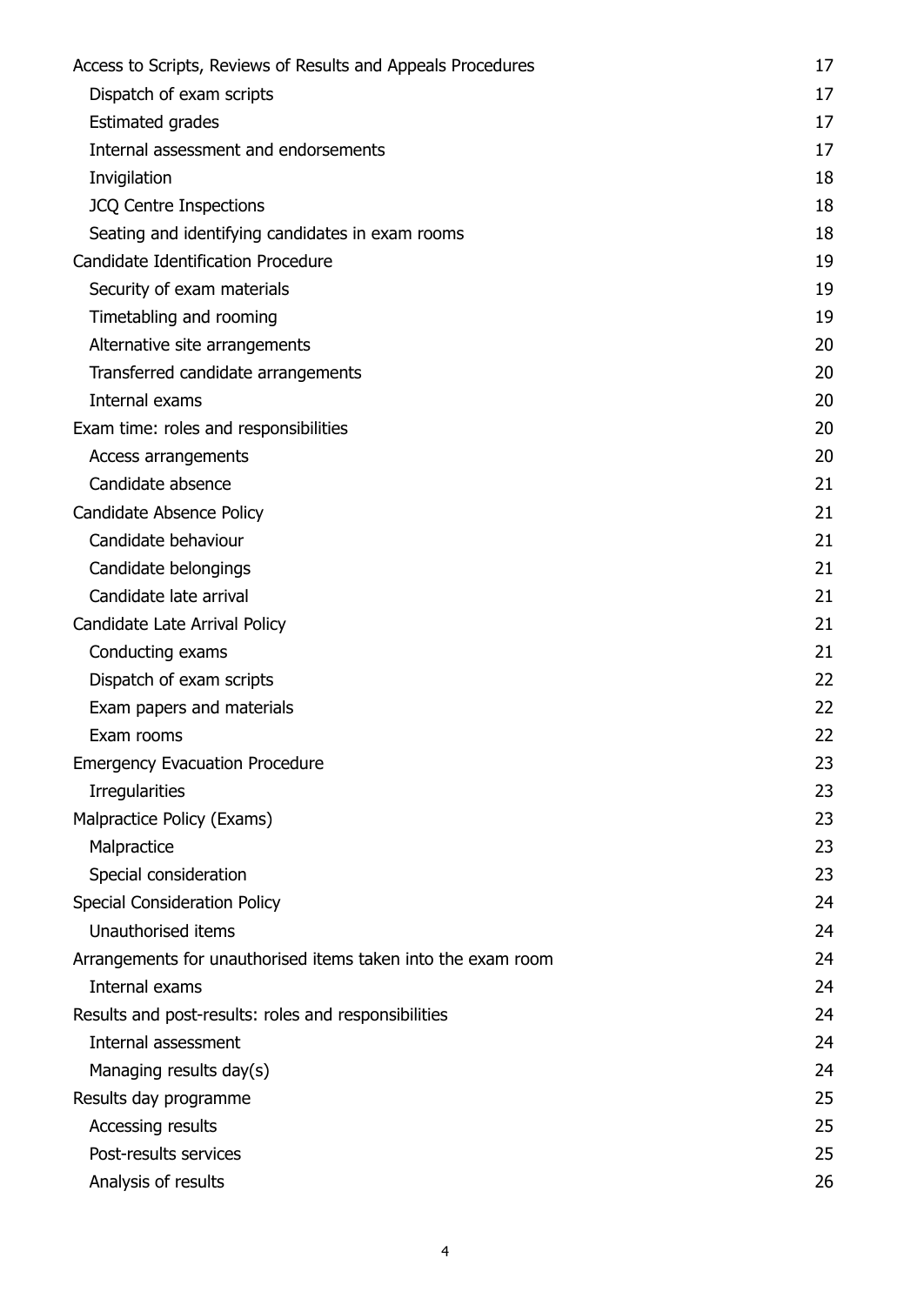| <b>Certificates</b>                              | 26 |
|--------------------------------------------------|----|
| Certificate Issue Procedure                      | 26 |
| Exams review: roles and responsibilities         | 26 |
| Retention of records: roles and responsibilities | 26 |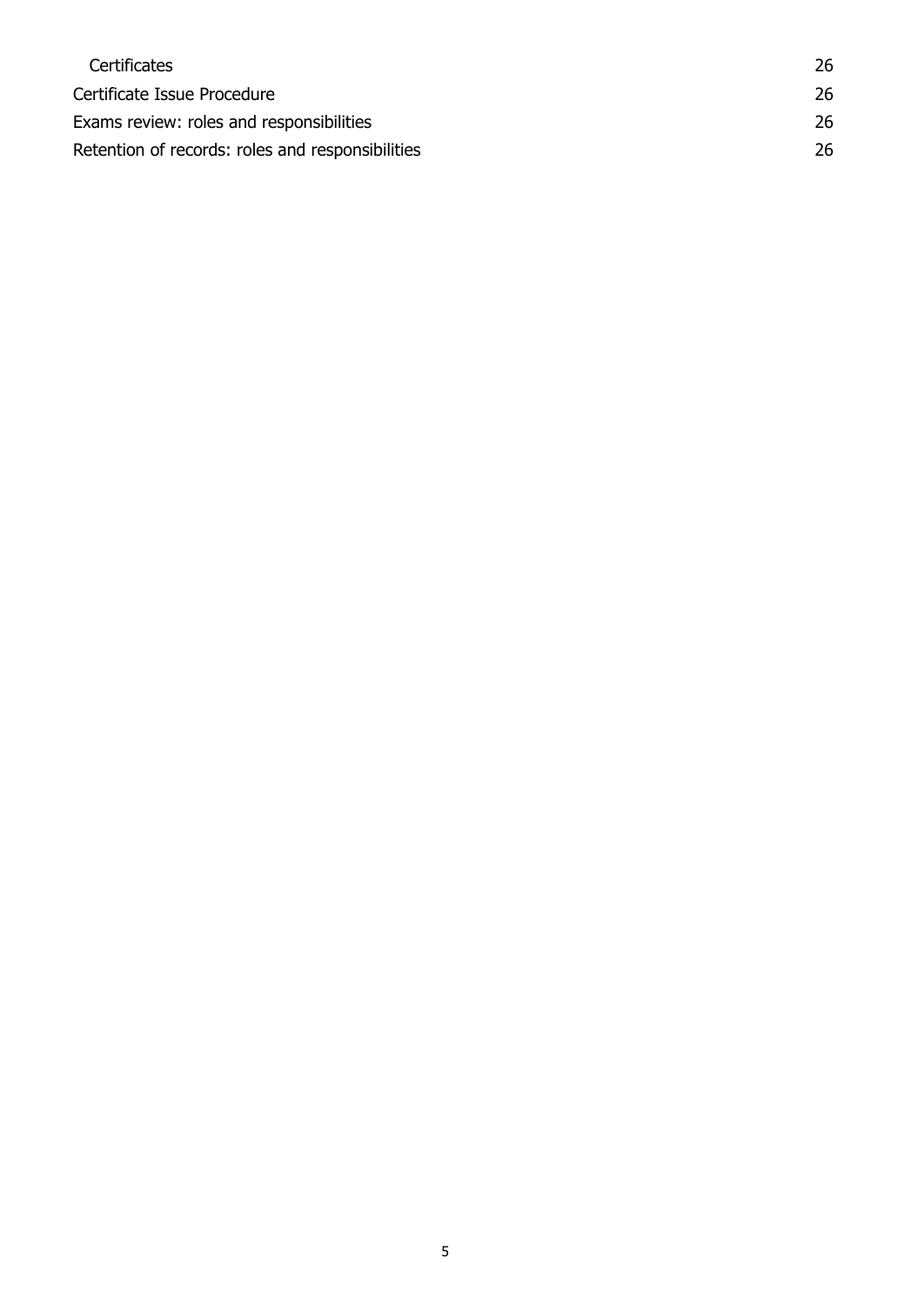# <span id="page-6-0"></span>**Purpose of the policy**

The centre is committed to ensuring that the exams management and administration process is run effectively and efficiently and in compliance with the published JCQ regulations and awarding body requirements.

This exam policy will ensure that:

- all aspects of the centre's exam process is documented, supporting the exams contingency plan, and other relevant exams-related policies, procedures and plans are signposted to
- the workforce is well informed and supported
- all centre staff involved in the exams process clearly understand their roles and responsibilities
- all exams and assessments are conducted according to JCQ and awarding body regulations, guidance and instructions, thus maintaining the integrity and security of the exam/assessment system at all times
- exam candidates understand the exams process and what is expected of them

This policy is reviewed annually to ensure ways of working in the centre are accurately reflected and that exams and assessments are conducted to current JCQ (and awarding body) regulations, instructions and guidance.

This policy will be communicated to all relevant centre staff as part of the Arts and Media Schools Policy area

# <span id="page-6-1"></span>**Roles and responsibilities overview**

**The head of centre** is the individual who is accountable to the awarding bodies for ensuring that the centre is always compliant with the published JCQ regulations and awarding body requirements to ensure the security and integrity of the examinations/assessments.

**The examinations officer** is the person appointed by the head of centre to act on behalf of, and be the main point of contact for, the centre in matters relating to the general administration of awarding body examinations and assessments.

**The head of centre may not appoint themselves as the examinations officer.** A head of centre and an examinations officer are two distinct and separate roles.  $(GR, \text{section } 2)$  $(GR, \text{section } 2)$  $(GR, \text{section } 2)$ 

# **Head of centre responsibilities**

The **head of centre** is the individual who is accountable to the awarding bodies for ensuring that the centre is always compliant with the published JCQ regulations and awarding body requirements to ensure the security and integrity of the examinations/assessments. **It is the responsibility of the head of centre to ensure that all staff comply with the instructions in this booklet**. Failure to do so may constitute malpractice as defined in the JCO publication Suspected Malpractice: Policies and Procedures, 1 September 2021 to 31 August 2022:

<https://www.jcq.org.uk/exams-office/malpractice> ([ICE](http://www.jcq.org.uk/exams-office/ice---instructions-for-conducting-examinations) Introduction)

# **Head of centre**

- Understands the contents, refers to and directs relevant centre staff to annually updated JCQ publications including:
	- o General [Regulations](http://www.jcq.org.uk/exams-office/general-regulations) for Approved Centres (GR)
	- o Instructions for Conducting [Examinations](http://www.jcq.org.uk/exams-office/ice---instructions-for-conducting-examinations) (ICE)
	- o Access [Arrangements](http://www.jcq.org.uk/exams-office/access-arrangements-and-special-consideration/regulations-and-guidance) and Reasonable Adjustments (AA)
	- o Suspected [Malpractice](http://www.jcq.org.uk/exams-office/malpractice) Policies and Procedures (SM)
	- o Instructions for conducting [non-examination](http://www.jcq.org.uk/exams-office/non-examination-assessments) assessments (NEA) (and the instructions for conducting coursework)
	- o A guide to the special [consideration](http://www.jcq.org.uk/exams-office/access-arrangements-and-special-consideration/regulations-and-guidance) process (SC)
- Ensures the centre has appropriate accommodation to support the size of the cohorts being taught including appropriate accommodation for candidates requiring access arrangements for exams and assessments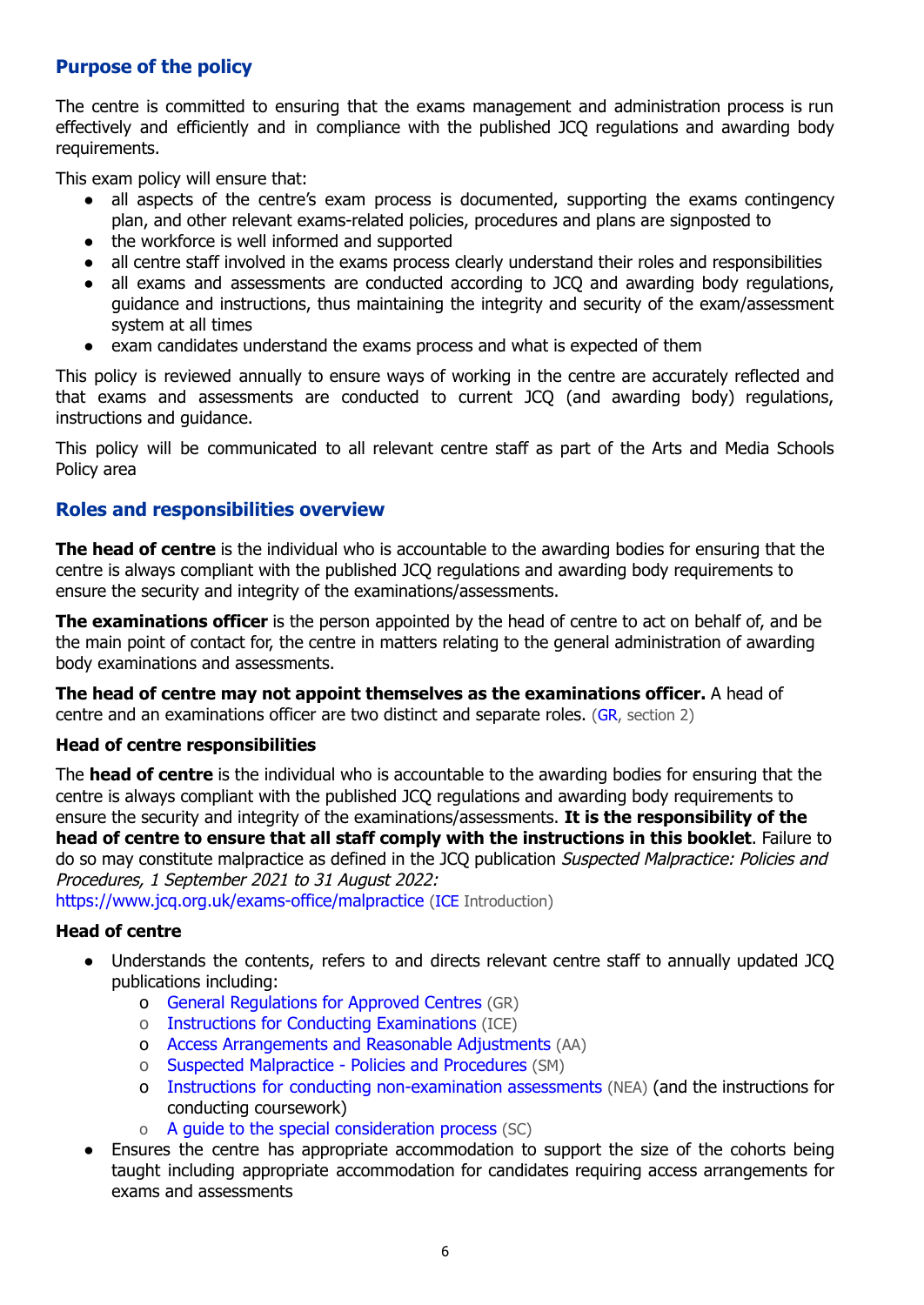# <span id="page-7-0"></span>**National Centre Number Register**

- Takes responsibility for confirming, on an annual basis, that they are both aware of and adhering to the latest version of the JCQ's regulations. This confirmation is managed as part of the National Centre Number Register (NCNR) annual update
- Understands that this responsibility cannot be delegated to a member of the senior leadership team or the examinations officer, and acknowledges that failure to respond to the NCNR annual update, and/or the head of centre's declaration, will result in:
	- o the centre status being suspended
	- o the centre not being able to submit examination entries
	- o the centre not receiving or being able to access question papers
	- and ultimately, awarding bodies could withdraw their approval of the centre

# <span id="page-7-1"></span>**Recruitment, selection and training of staff**

- Retains a workforce of an appropriate size and competence, including sufficient managerial and other resource, to undertake the delivery of the qualification as required by an awarding body. This includes taking reasonable steps to ensure occupational competence where this is required for the assessment of specific qualifications
- Provides fully qualified teachers to mark non-examination assessments, and/or fully qualified assessors for the verification of centre-assessed components
- Enables the relevant senior leader(s), the examinations officer (EO) and the SENCo to receive appropriate training and support in order to facilitate the effective delivery of examinations and assessments within the centre, and ensure compliance with the published JCQ regulations
- Appoints an SENCo who will determine appropriate arrangements for candidates with learning difficulties and disabilities

### <span id="page-7-2"></span>**Internal governance arrangements**

<span id="page-7-3"></span>Has in place a written escalation process should the head of centre, or a member of the senior leadership team with oversight of examination administration, be absent

# **Escalation Process**

The Escalation Process can be found on the Arts and Media School's website

Refer to [GR](http://www.jcq.org.uk/exams-office/general-regulations) (section 5.3d)

- Has in place a member of the senior leadership team who will provide support and guidance to the examinations officer and ensure that the integrity and security of examinations and assessments is maintained throughout an examination series
- Ensures centre staff undertake key tasks within the exams process and meet internal deadlines set by the EO
- Makes sure that a teacher, a tutor or a senior member of centre staff who teaches the subject being examined, is not an invigilator during the examination

# <span id="page-7-4"></span>**Delivery of qualifications**

- Delivers qualifications, as required by the awarding body, in accordance with relevant equality legislation. This includes but is not limited to ensuring that qualifications are made available to all candidates capable of undertaking them and seeking reasonable adjustments for disabled candidates
- Enables candidates to receive sufficient and up to date laboratory experience, or relevant training where required by the subject concerned
- Where/if using a third party to deliver any part of a qualification at the centre:
	- o maintains oversight of, and responsibility for, the delivery of the qualification in accordance with JCQ regulations and awarding body requirements
	- o has in place a written agreement with the third party ensuring that a copy of the written agreement is available for inspection if requested by the awarding body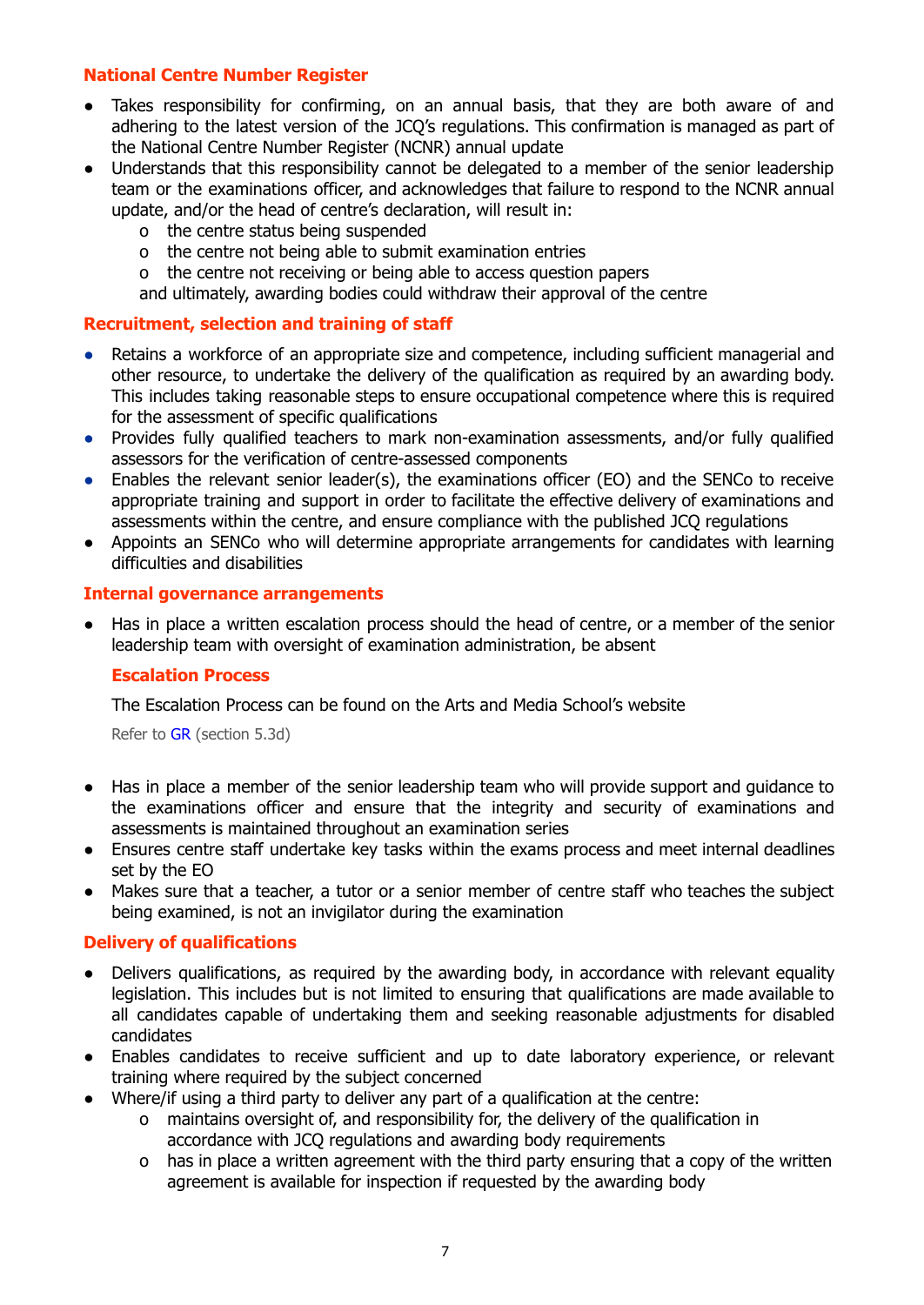# <span id="page-8-0"></span>**Public liability**

• Complies with local health and safety rules which are in place and that the centre is adequately covered for public liability claims

# <span id="page-8-1"></span>**Security of assessment materials**

- Takes all reasonable steps to maintain the integrity of the examinations/assessments, including the security of all assessment materials, by ensuring:
	- o the location of the centre's secure storage facility in a secure room solely assigned to examinations for the purpose of administering secure examination materials
	- o the secure room only contains exam-related material
	- o there are between two and six keyholders only, each of whom must fully understand their responsibilities as a key holder to the secure storage facility
	- o access to the secure room and secure storage facility is restricted to the authorised two to six keyholders and staff named and approved by the head of centre are accompanied by a keyholder at all times
	- $\circ$  appropriate arrangements are in place to ensure that confidential materials are only handed over to authorised members of centre staff
	- o the relevant awarding body is immediately informed if the security of question papers or confidential supporting instructions is put at risk
	- o that when it is permitted to remove question papers from secure storage, and to avoid potential breaches of security, arrangements are in place to carefully check and record that the correct question paper packets are opened
- Makes arrangements to receive, check and store question papers and examination material safely and securely at all times and for as long as required in accordance with the current JCQ publication Instructions for conducting examinations
- Makes arrangements to receive and issue material received from the awarding bodies to staff and candidates, and notify them of any advice and instructions relevant to the examinations and assessments
- Allows candidates access to relevant pre-release materials on, or as soon as possible after, the date specified by the awarding bodies
- Through taking an ethical approach and working proactively to avoid malpractice among students and staff takes all reasonable steps to prevent the occurrence of any malpractice/maladministration before, during the course of and after examinations have taken place
- Ensures any person involved in administering, teaching or completing examinations/assessments is advised that where malpractice is suspected, or alleged, personal data about them will be provided to the awarding body (or bodies) whose examinations/assessments are involved. Personal data about them may also be shared with other awarding bodies, the qualifications regulator or professional bodies in accordance with the JCQ publication Suspected malpractice – Policies and procedures
- Ensures irregularities are investigated and informs the awarding bodies of any cases of alleged, suspected or actual incidents of malpractice or maladministration, involving a candidate or a member of staff, are reported to the awarding body immediately
- Ensures risks to the exam process are assessed and appropriate risk management processes/contingency plans are in place (that allow the senior leadership team to act immediately in the event of an emergency or staff absence)

# <span id="page-8-2"></span>**Exam Contingency Plan**

The Exam Contingency Plan can be found on the Arts and Media School website

Refer to [GR](http://www.jcq.org.uk/exams-office/general-regulations) (section 5.3x)

# <span id="page-8-3"></span>**Lockdown Policy (Exams)**

The Lockdown Policy (Exams) is shared with staff through the local network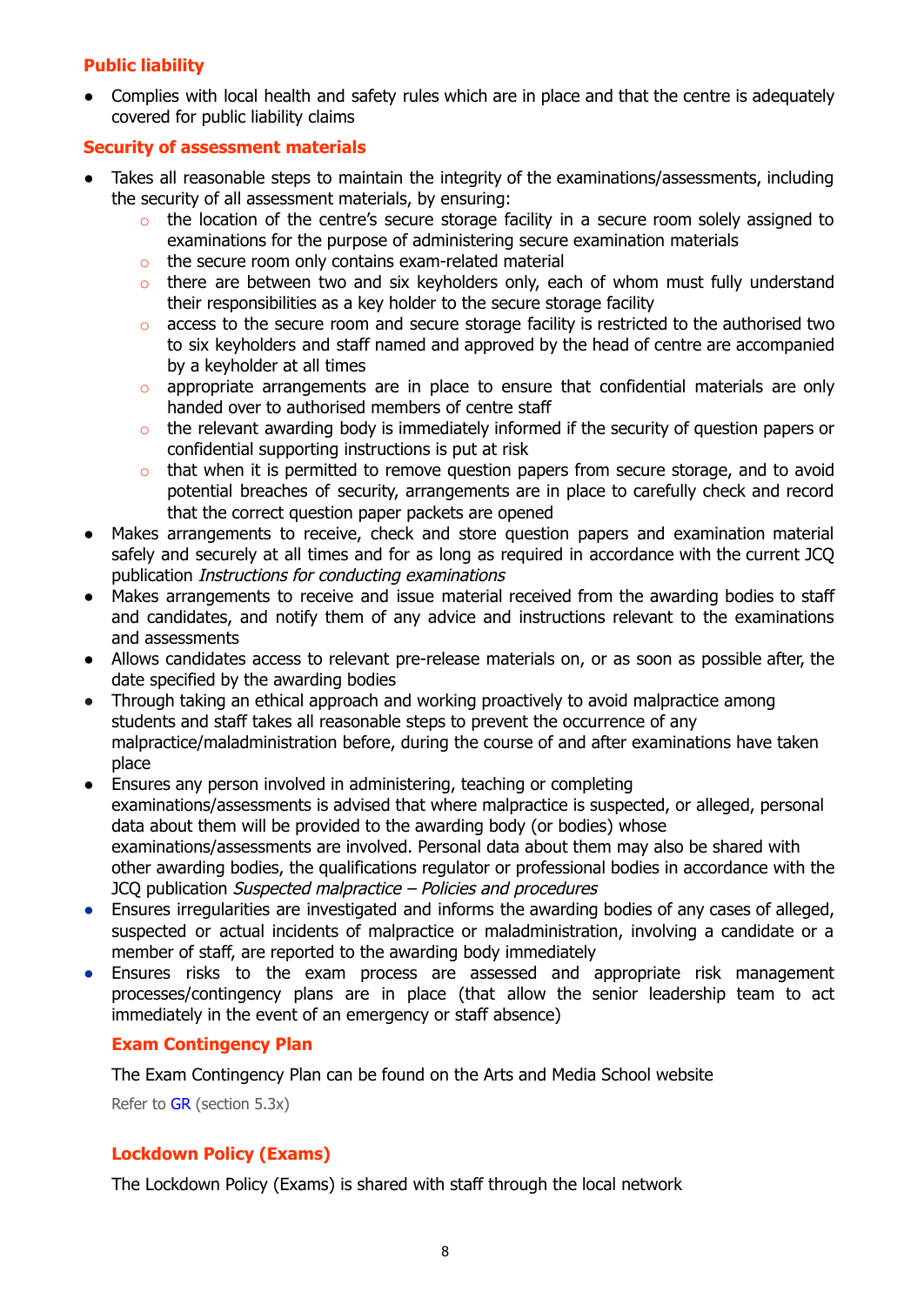Ensures required internal appeals procedures are in place and drawn to the attention of candidates and (where relevant) their parents/carers

# <span id="page-9-0"></span>**Internal Appeals Procedures**

### **The Internal Appeals Procedure (Internal assessment decisions)**

The Internal Appeals Procedure can be found on the Arts and Media School website

Refer to [GR](http://www.jcq.org.uk/exams-office/general-regulations) (section 5.7f)

### **Internal Appeals Procedure (Reviews of Results/Appeals)**

The Internal Appeals Procedure (Review of Results/Appeals can be found in the Candidate handbook and is updated on Arts and Media School website after  $1<sup>st</sup>$  April (this is when the Awarding bodies update their information.

Refer to [GR](http://www.jcq.org.uk/exams-office/general-regulations) (section 5.13h)

Ensures the centre's equalities policy demonstrating the centre's compliance with relevant legislation is in place and details the processes followed in respect of identifying the need for, requesting and implementing access arrangements

# <span id="page-9-1"></span>**Equalities Policy**

The Equalities Policy can be found on the Arts and Media School website

Refer to [GR](http://www.jcq.org.uk/exams-office/general-regulations) (sections 5.3x, 5.4)

Ensures a complaints and appeals procedure covering general complaints regarding the centre's delivery or administration of a qualification is in place and drawn to the attention of candidates and their parents/carers

### <span id="page-9-2"></span>**Complaints and Appeals Procedure (Exams)**

The Complaints and Appeals Procedure can be found on the Arts and Media School website

Refer to [GR](http://www.jcq.org.uk/exams-office/general-regulations) (section 5.8e)

Ensures the centre has a child protection/safeguarding policy in place, including Disclosure and Barring Service (DBS) clearance, which satisfies current legislative requirements

# <span id="page-9-3"></span>**Child Protection/Safeguarding Policy (Exams)**

The Child Protection/Safeguarding Policy (Exams) can be found on the Art and Media website

Refer to [GR](http://www.jcq.org.uk/exams-office/general-regulations) (section 5.3x)

Ensures the centre has a data protection policy in place that complies with General Data Protection Regulation and Data Protection Act 2018 regulations

### <span id="page-9-4"></span>**Data Protection Policy (Exams)**

The Data Protection Policy (Exams) can be found on the Arts and Media School website

Refer to [GR](http://www.jcq.org.uk/exams-office/general-regulations) (sections 5.3x, 5.8d)

<span id="page-9-5"></span>Ensures the centre has documented processes in place relating to access arrangements and reasonable adjustments

### **Access Arrangements Policy**

The Access Arrangements Policy can be found on Arts and Media School website

[GR](http://www.jcq.org.uk/exams-office/general-regulations) (section 5.4f)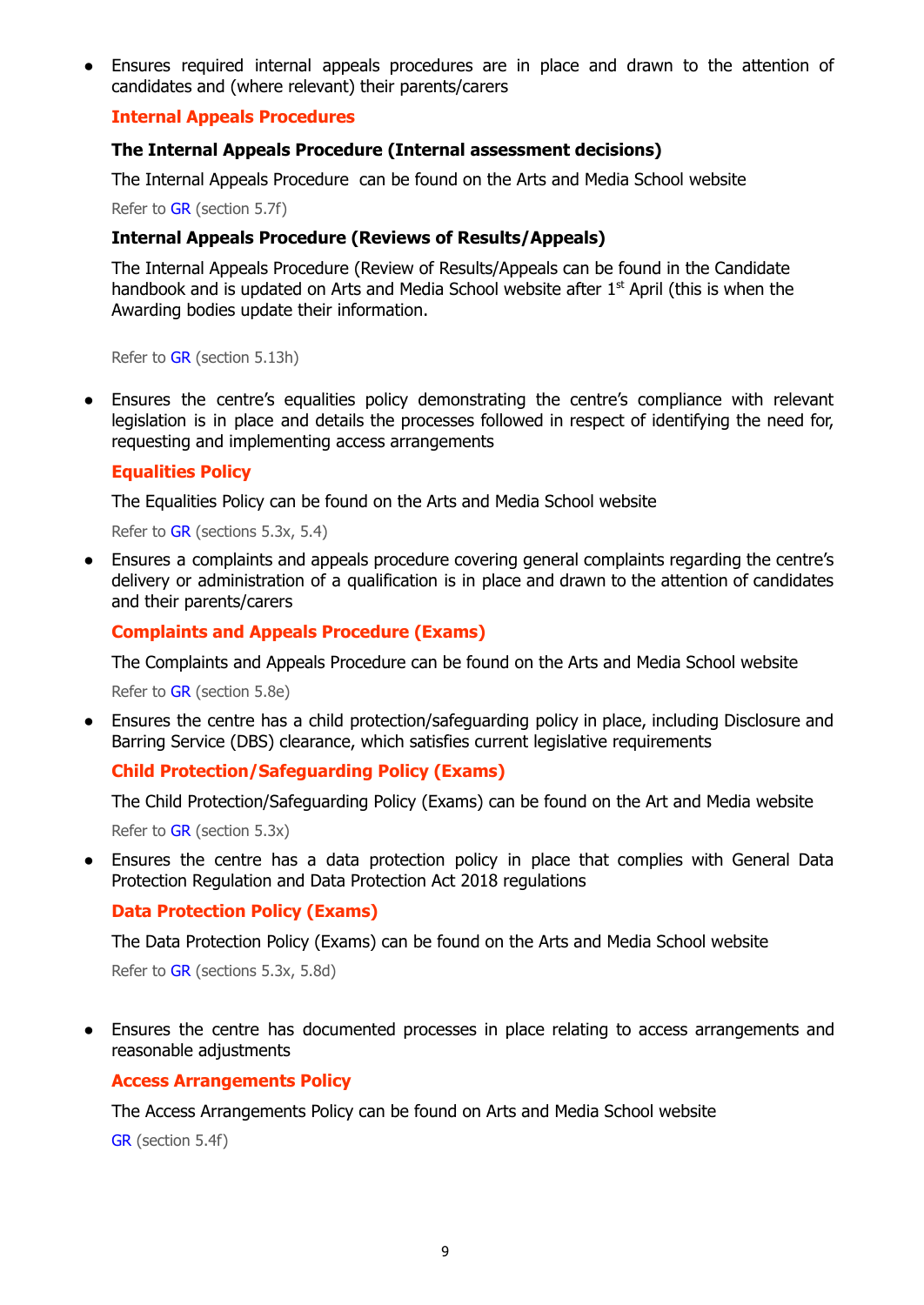# <span id="page-10-0"></span>**Conflicts of interest**

- Ensures the relevant awarding bodies are informed before the published deadline for entries for each examination series of any potential conflict of interest where
	- o a member of centre staff is taking a qualification at the centre which includes internally assessed components/units (taking at the centre as a last resort where unable to find an alternative centre)
	- o a candidate is being taught and prepared for a qualification which includes internally assessed components/units by a member of centre staff with close relationship to the candidate
- Maintains clear records that confirm the measures taken/protocols in place to mitigate any potential risk to the integrity of the qualifications affected by the above, and where
	- o a member of exams office staff has a close relationship to a candidate being entered for exams and assessments at the centre or at another centre
	- o a member of centre staff is taking a qualification at the centre which does not include internally assessed components/units (taking at the centre as a last resort where unable to find an alternative centre)
	- o a member of centre staff is taking a qualification at another centre
- Ensures other relevant centre staff where they may be involved in the receipt and dispatch of confidential exam materials are briefed on the requirements for maintaining the integrity and confidentiality of the exam materials
- Ensures members of centre staff do not forward emails and letters from awarding body or JCQ personnel without prior consent to third parties or upload such correspondence onto social media sites and applications
- Ensures members of centre staff do **not** advise parents/candidates to contact awarding bodies/JCQ directly nor provide them with addresses/email addresses of awarding body examining/assessment personnel or JCQ personnel

# <span id="page-10-1"></span>**Centre inspections**

- Co-operates with the JCQ Centre Inspection Service, an awarding body or a regulatory authority when subject to an inspection, an investigation or an unannounced visit, and takes all reasonable steps to comply with all requests for information or documentation made by an awarding body or regulatory authority as soon as is practical
- Allows all venues used for examinations and assessments, paperwork and secure storage facilities to be open to inspection
- Understands the JCQ Centre Inspector will identify him/herself with a photo ID card and **must** be accompanied throughout his/her tour of the premises, including inspection of the centre's secure storage facility

- Understands the contents of annually updated JCQ publications including:
	- o General [Regulations](http://www.jcq.org.uk/exams-office/general-regulations) for Approved Centres
	- o Instructions for Conducting [Examinations](http://www.jcq.org.uk/exams-office/ice---instructions-for-conducting-examinations)
	- o Suspected [Malpractice](http://www.jcq.org.uk/exams-office/malpractice) Policies and Procedures
	- o [Post-results](http://www.jcq.org.uk/exams-office/post-results-services) services (PRS)
	- o A guide to the special [consideration](https://www.jcq.org.uk/exams-office/access-arrangements-and-special-consideration/regulations-and-guidance/) process
- Completes/submits the National Centre Number Register annual update (administered on behalf of the JCQ member awarding bodies by OCR [https://ocr.org.uk/administration/ncn-annual-update/\)](https://ocr.org.uk/administration/ncn-annual-update/) by the end of October each year
- Is familiar with the contents of annually updated information from awarding bodies on administrative procedures, key tasks, key dates and deadlines
- Ensures key tasks are undertaken and key dates and deadlines met
- Recruits, trains and deploys a team of internal/external invigilators; appoints lead invigilators, as required and keeps a record of the content of training provided to invigilators for the required period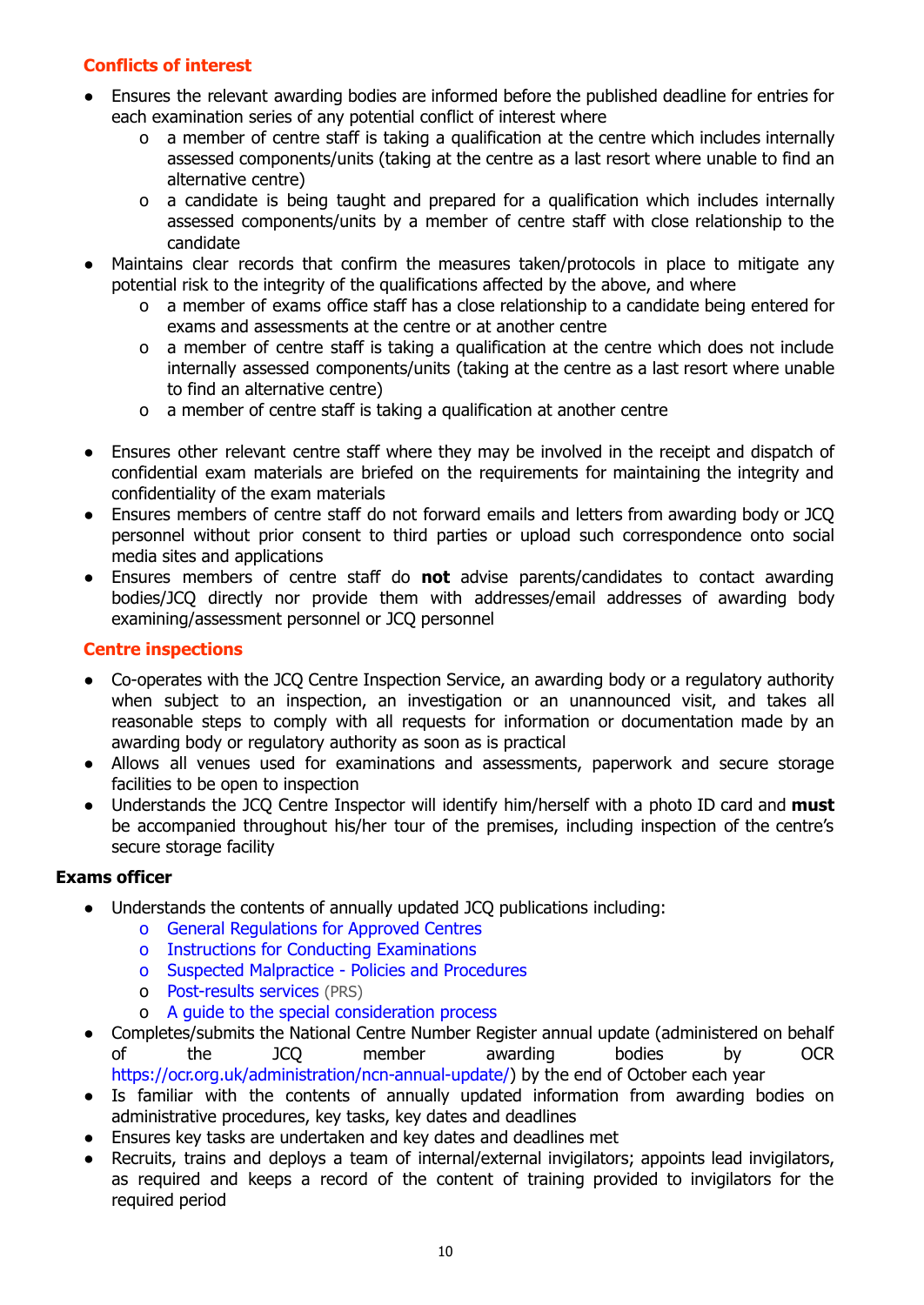- Works with the SENCo to ensure invigilators supervising access arrangement candidates and those acting as a facilitator supporting access arrangement candidates fully understand the respective role and what is and what is not permissible in the exam room
- **●** Supports the head of centre in ensuring that awarding bodies are informed (where required) of any conflict of interest declared by members of centre staff and in maintaining records that confirm the measures taken/protocols in place to mitigate any potential risk to the integrity of the qualifications affected before the published deadline for entries for each examination series
- Briefs other relevant centre staff where they may be involved in the receipt and dispatch of confidential exam materials on the requirements for maintaining the integrity and confidentiality of the exam materials

# **Senior leaders**

- Are familiar with the contents, refer to and direct relevant centre staff to annually updated JCQ publications including:
	- o General [Regulations](http://www.jcq.org.uk/exams-office/general-regulations) for Approved Centres
	- o Instructions for Conducting [Examinations](http://www.jcq.org.uk/exams-office/ice---instructions-for-conducting-examinations)
	- o Access [Arrangements](http://www.jcq.org.uk/exams-office/access-arrangements-and-special-consideration/regulations-and-guidance) and Reasonable Adjustments
	- o Suspected [Malpractice](http://www.jcq.org.uk/exams-office/malpractice) Policies and Procedures
	- o Instructions for conducting [non-examination](http://www.jcq.org.uk/exams-office/non-examination-assessments) assessments (and the instructions for conducting coursework)
	- o A guide to the special [consideration](http://www.jcq.org.uk/exams-office/access-arrangements-and-special-consideration/regulations-and-guidance) process

# **Special educational needs co-ordinator (SENCo)**

- Understands the contents, refers to and directs relevant centre staff to annually updated JCQ publications including:
	- o Access [Arrangements](http://www.jcq.org.uk/exams-office/access-arrangements-and-special-consideration/regulations-and-guidance) and Reasonable Adjustments
- **●** Leads on the access arrangements and reasonable adjustments process (referred to in this policy as 'access arrangements')
- **●** If not the qualified access arrangements assessor, works with the person appointed, on all matters relating to assessing candidates and ensures the correct procedures are followed
- **●** Presents when requested by a JCQ Centre Inspector, evidence of the assessor's qualification

# **Senior leaders**

- Ensure teaching staff undertake key tasks, as detailed in this policy, within the exams process (exam cycle) and meet internal deadlines set by the EO and SENCo
- Ensure teaching staff keep themselves updated with awarding body subject and teacher-specific information to confirm effective delivery of qualifications
- Ensure teaching staff attend relevant awarding body training and update events

# **Teaching staff**

- Undertake key tasks, as detailed in this policy, within the exams process and meet internal deadlines set by the EO and SENCo
- Keep updated with awarding body subject and teacher-specific information to confirm effective delivery of qualifications
- Attend relevant awarding body training and update events

# **Invigilators**

- Attend/undertake training, update, briefing and review sessions as required
- Provide information as requested on their availability to invigilate
- Sign a confidentiality and security agreement and confirm whether they have any current maladministration/malpractice sanctions applied to them

# **Reception staff**

Support the EO in the receipt and dispatch of confidential exam materials and follow the requirements for maintaining the integrity and confidentiality of the exam materials

# **Site staff**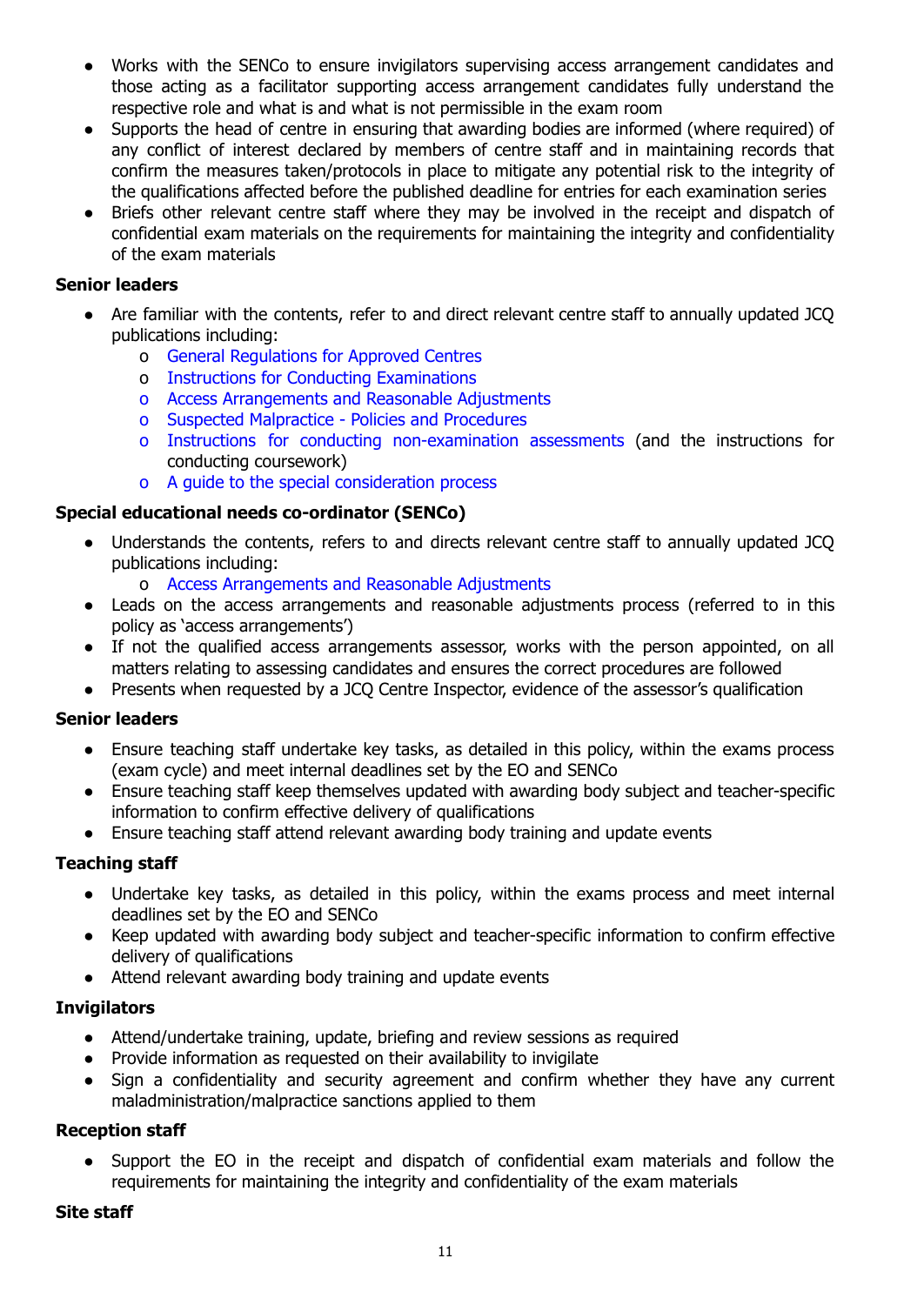● Support the EO in relevant matters relating to exam rooms and resources

# **Candidates**

Where applicable in this policy, the term 'candidates' refers to candidates and/or their parents/carers.

# <span id="page-12-0"></span>**The exam cycle**

The exams management and administration process that needs to be undertaken for each **exam series** is often referred to as the **exam cycle** and relevant tasks required within this grouped into the following stages:

- planning
- entries
- pre-exams
- exam time
- results and post-results

<span id="page-12-1"></span>This policy identifies roles and responsibilities of centre staff within this cycle.

# **Planning: roles and responsibilities**

# <span id="page-12-2"></span>**Information sharing**

# **Head of centre**

• Directs relevant centre staff to annually updated JCQ publications including [GR,](http://www.jcq.org.uk/exams-office/general-regulations) [ICE](http://www.jcq.org.uk/exams-office/ice---instructions-for-conducting-examinations), [AA,](http://www.jcq.org.uk/exams-office/access-arrangements-and-special-consideration) [SM,](http://www.jcq.org.uk/exams-office/malpractice) [NEA](http://www.jcq.org.uk/exams-office/non-examination-assessments) (and the Instructions for conducting coursework) and [SC](http://www.jcq.org.uk/exams-office/access-arrangements-and-special-consideration/regulations-and-guidance)

# **Exams officer**

- Signposts relevant centre staff to JCQ publications and awarding body documentation relating to the exams process that have been updated
- Signposts relevant centre staff to JCQ information that should be provided to candidates
- As the centre administrator, approves relevant access rights for centre staff to access awarding body secure extranet sites

# <span id="page-12-3"></span>**Information gathering**

# **Exams officer**

- Undertakes an annual information gathering exercise in preparation for each new academic year to ensure data about all qualifications being delivered is up to date and correct
- Collates all information gathered into one central point of reference
- Researches awarding body guidance to identify administrative processes, key tasks, key dates and deadlines for all relevant qualifications
- Produces an annual exams plan of key tasks and key dates to ensure all external deadlines can be effectively met; informs key centre staff of internal deadlines
- Collects information on internal exams to enable preparation for and conduct of (insert the titles these internal exams are referred to in the centre)

# **Senior leaders**

- Respond (or ensure teaching staff respond) to requests from the EO on information gathering
- Meet the internal deadline for the return of information
- Inform the EO of any changes to information in a timely manner minimising the risk of late or other penalty fees being incurred by an awarding body
- Note the internal deadlines in the annual exams plan and directs teaching staff to meet these

# <span id="page-12-4"></span>**Access arrangements**

# **Head of centre**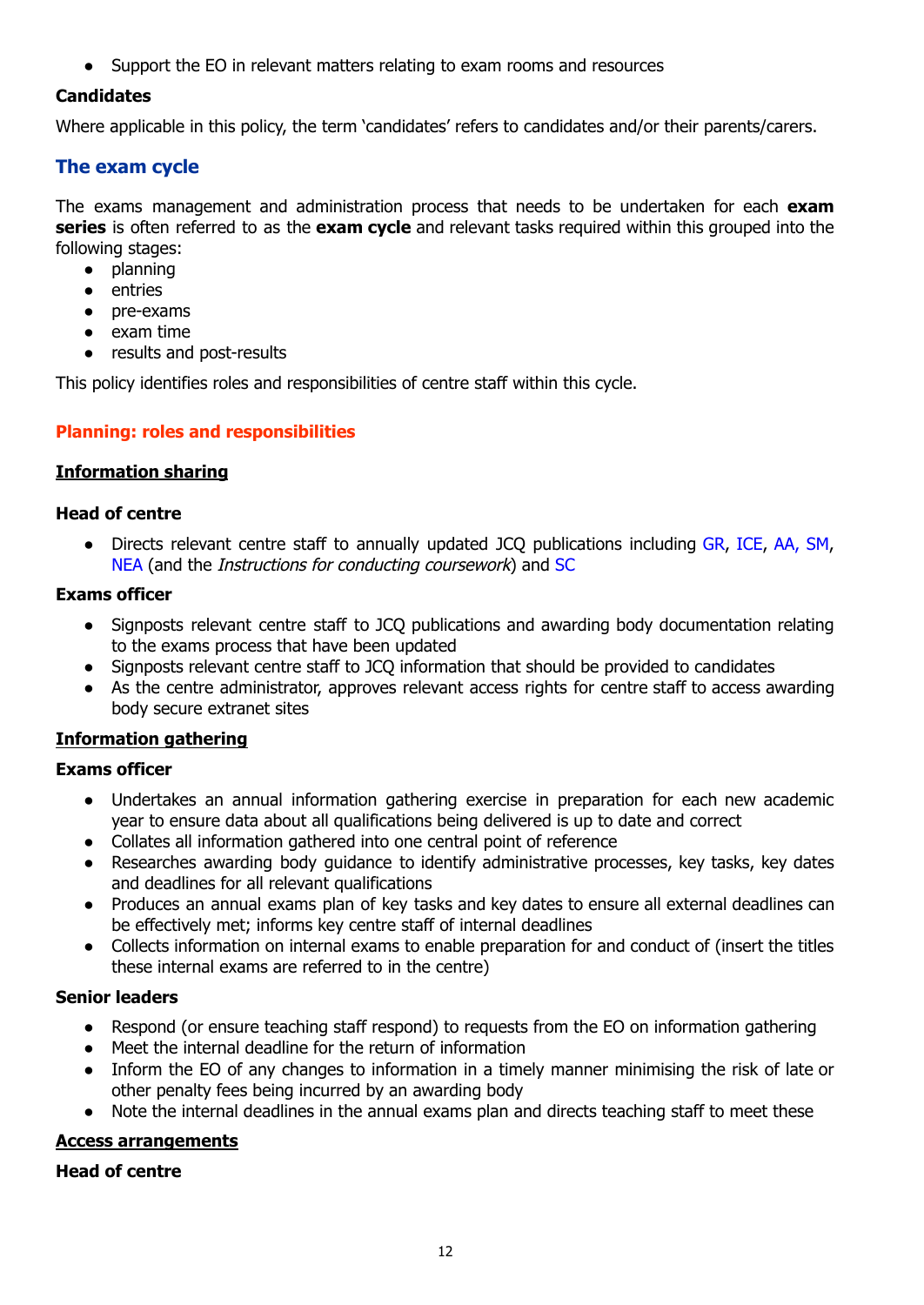- Ensures there is appropriate accommodation for candidates requiring access arrangements in the centre for all examinations and assessments
- Ensures a written process is in place to not only check the qualification(s) of the appointed assessor(s) but that the correct procedures are followed as per Chapter 7 of the JCQ publication Access [Arrangements](http://www.jcq.org.uk/exams-office/access-arrangements-and-special-consideration/regulations-and-guidance) and Reasonable Adjustments
- Ensures the SENCo is fully supported in effectively implementing access arrangements and reasonable adjustments once approved

# **SENCo**

- **●** Assesses candidates (or works with the appropriately qualified assessor as appointed by the head of centre) to identify access arrangements/reasonable adjustments requirements
- **●** Gathers **evidence** to support the need for access arrangements for a candidate
- **●** Liaises with teaching staff to gather evidence of **normal way of working** of an affected candidate
- **●** Determines candidate eligibility for arrangements or adjustments that are centre-delegated
- **●** Gathers signed **Personal data consent, Privacy Notice (AAO) and Data Protection confirmation** forms from candidates where required
- **●** Applies for **approval** through **Access arrangements online** (AAO) via the **Centre Admin Portal** (CAP), where required or through the awarding body where qualifications sit outside the scope of AAO
- Keeps a file for each candidate for JCQ inspection purposes containing all the required documentation (if documentation is stored electronically, an e-folder must be created for each individual candidate. The candidate's e-folder must hold each of the required documents for inspection)
- **●** Employs good practice in relation to the Equality Act 2010
- **●** Liaises with the EO regarding exam time arrangements for access arrangement candidates
- **●** Ensures staff appointed to facilitate access arrangements for candidates are appropriately trained and understand the rules of the particular arrangement(s) and keeps a record of the content of training provided to facilitators for the required period
- Works with the EO to ensure invigilators and those acting as a facilitator fully understand the respective role and what is and what is not permissible in the exam room
- **●** Provides and annually reviews a centre policy on the **use of word processors** in exams and assessments

# <span id="page-13-0"></span>**Word Processor Policy (Exams)**

The Word Processor Policy (Exams) can be found on the school website

Refer to [GR](http://www.jcq.org.uk/exams-office/general-regulations) (section 5.3x) and [AA](http://www.jcq.org.uk/exams-office/access-arrangements-and-special-consideration) (section 5.8.4)

**●** Ensures criteria for candidates granted **separate invigilation within the centre** is clear, meets JCQ regulations and best meets the needs of individual candidates and remaining candidates in main exam rooms

# <span id="page-13-1"></span>**Separate Invigilation Policy**

Separate Invigilation will only be granted when the SENCo deems it necessary and

it is the candidates 'normal way of working' within Arts and Media School and there are sufficient resources available (invigilators, rooms ect).

The SENCo must have not less than 6 weeks before the start of the exam season to work with the exams officer to process Separate Invigilation for a candidate.

# **Senior leaders, Teaching staff**

● Support the SENCo in determining and implementing appropriate access arrangements/reasonable adjustments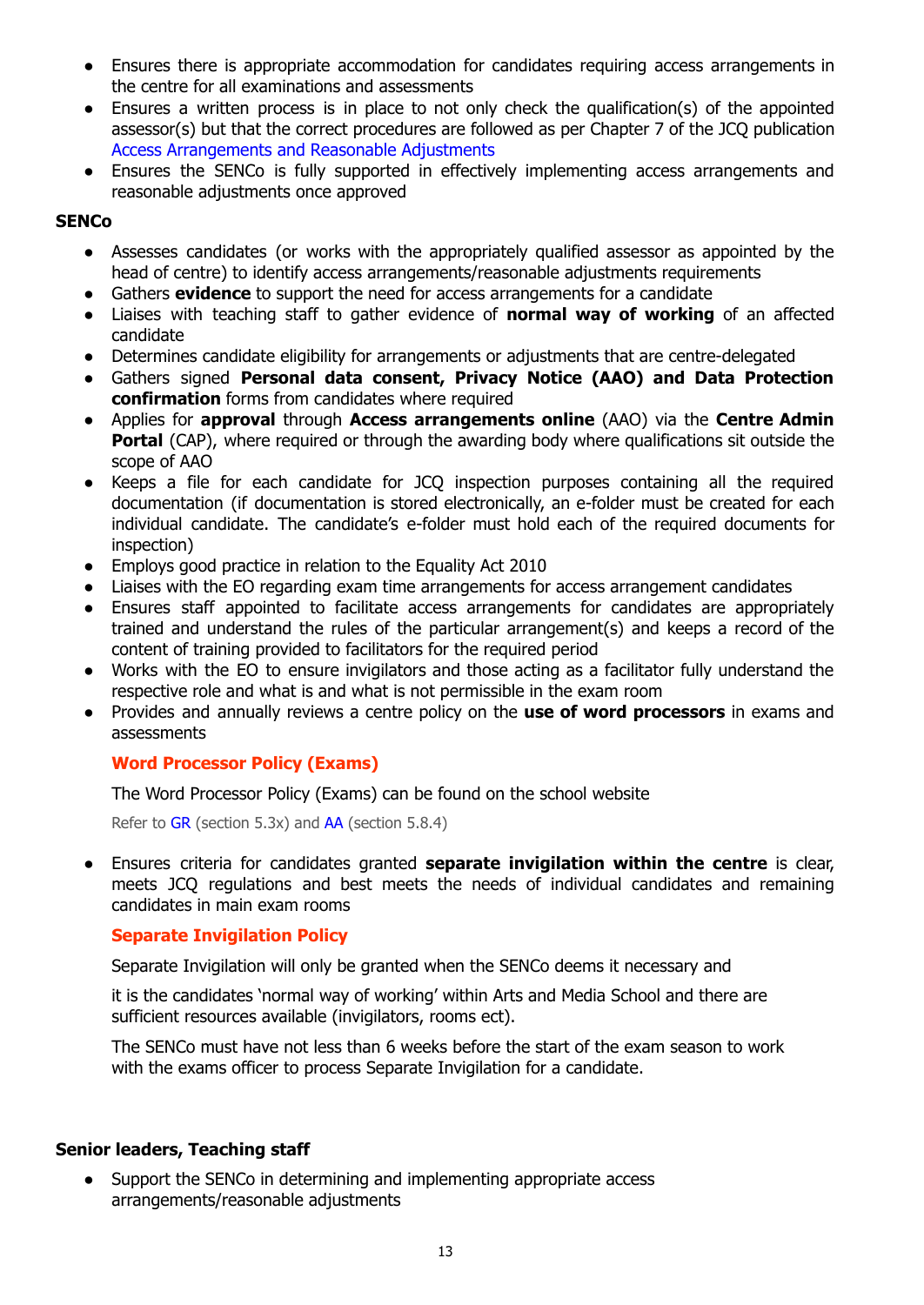● Provide a statement for inspection purposes which details the criteria the centre uses to award and allocate word processors for examinations

# <span id="page-14-0"></span>**Internal assessment and endorsements**

# **Head of centre**

# **Controlled assessments, coursework and non-examination assessments**

- Ensures arrangements are in place to co-ordinate and standardise all marking of centreassessed components and ensures that candidates' centre-assessed work is produced, authenticated and marked, or assessed and quality assured in accordance with the awarding bodies' instructions (including where relevant, private candidates)
- Ensures that teaching staff, in accordance with awarding bodies' instructions, return all subject-specific forms by the required date
- Provides fully qualified teachers to mark non-examination assessments, and/or fully qualified assessors for the verification of centre-assessed components
- Ensures an **internal appeals procedure** relating to internal assessment decisions is in place for a candidate to appeal against and request a review of the centre's marking (see Roles and responsibilities overview)
- *●* Ensures a **non-examination assessment policy** is in place for GCE and GCSE qualifications which include components of non-examination assessment (For CCEA GCSE centres this would be a controlled assessment policy)

# <span id="page-14-1"></span>**Non-examination Assessment Policy**

The Non-examination Assessment Policy can be found on the Arts and Media School Website

Refer to [GR](http://www.jcq.org.uk/exams-office/general-regulations) (sections 5.3x, 5.7) and [NEA](https://www.jcq.org.uk/exams-office/non-examination-assessments) (section 1)

**●** Ensures any irregularities relating to the production of work by candidates are investigated and dealt with internally if discovered prior to a candidate signing the authentication statement (where required) or reported to the awarding body if a candidate has signed the authentication statement

# **Senior leaders**

- Ensure teaching staff have the necessary and appropriate knowledge, understanding, skills, and training to set tasks, conduct task taking, and to assess, mark and authenticate candidates' work (including where relevant, private candidates)
- Ensure appropriate internal moderation, standardisation and verification processes are in place
- Ensure teaching staff delivering AQA Applied General qualifications, OCR Cambridge Nationals, Entry Level Certificate or Project qualifications (and CCEA GCE unitised AS and A-level qualifications and WJEC GCE legacy AS and A-level Health & Social Care) follow JCQ [Instructions](http://www.jcq.org.uk/exams-office/coursework) for conducting coursework and the specification provided by the awarding body
- Ensure teaching staff delivering GCE & GCSE specifications (which include components of non-examination assessment) follow JCQ Instructions for conducting [non-examination](http://www.jcq.org.uk/exams-office/non-examination-assessments) [assessments](http://www.jcq.org.uk/exams-office/non-examination-assessments) and the specification provided by the awarding body
- For other qualifications, ensure teaching staff follow appropriate instructions issued by the awarding body
- Ensure teaching staff inform candidates of their centre assessed marks as a candidate may request a review of the centre's marking before marks are submitted to the awarding body

# **Teaching staff**

- Ensure appropriate instructions for conducting internal assessment are followed
- Ensure candidates are aware of JCQ and awarding body information for candidates on producing work that is internally assessed (coursework, non-examination assessments, social media) prior to assessments taking place
- Ensure candidates are informed of their centre assessed marks as a candidate may request a review of the centre's marking before marks are submitted to the awarding body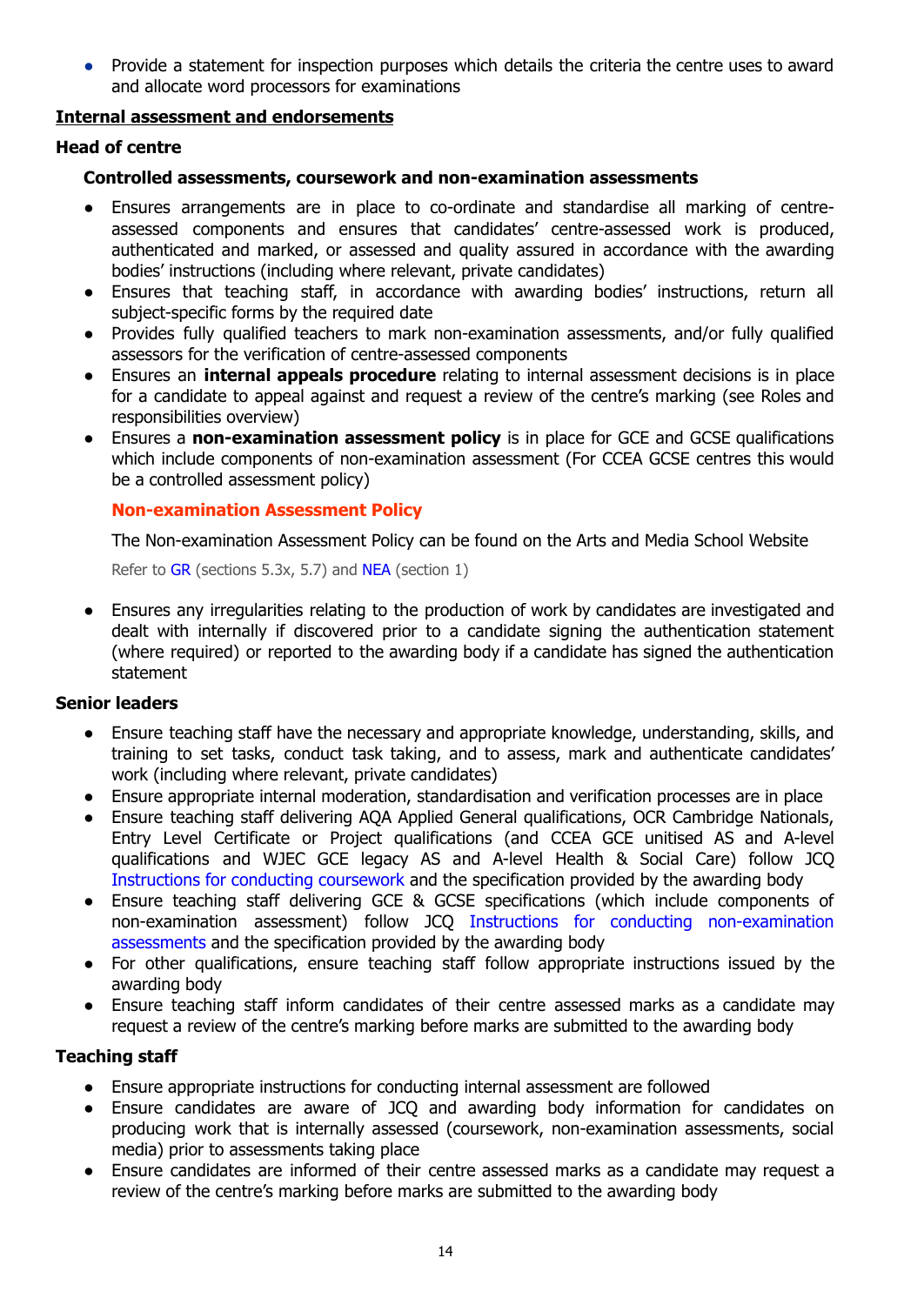# **Exams officer**

- Identifies relevant key dates and administrative processes that need to be followed in relation to internal assessment
- Signposts teaching staff to relevant JCQ [Information](https://www.jcq.org.uk/exams-office/information-for-candidates-documents/) for candidates documents that are annually updated

# <span id="page-15-0"></span>**Invigilation**

# **Head of centre**

- **●** Ensures relevant support is provided to the EO in recruiting, training and deploying a team of invigilators
- Ensures, if contracting supply staff to act as invigilators, that such persons are competent and fully trained, understanding what is and what is not permissible (and not taking on its own an assurance from a recruitment agency, that this is the case)
- Determines if additional invigilators will be deployed in timed Art exams in addition to the subject teacher to ensure the supervision of candidates is maintained at all times

# **Exams officer**

- **●** Recruits additional invigilators where required to effectively cover all exam periods/series' throughout the academic year
- **●** Collects information on new recruits to identify if they have invigilated previously and if any current maladministration/malpractice sanctions are applied to them
- **●** Provides training for new invigilators on the instructions for conducting exams and an annual update for the existing invigilation team so that they are aware of any changes in a new academic year before they are allocated to invigilate an exam
- **●** Ensures invigilators supervising access arrangement candidates understand their role (and the role of a facilitator who may be supporting a candidate) and the rules and regulations of the access arrangement(s)
- **●** Ensures invigilators are briefed on the access arrangement candidates in their exam room and made aware of the access arrangement(s) awarded (ensuring these candidates are identified on the seating plan) and confirms invigilators understand what is and what is not permissible
- **●** Collects evaluation of training to inform future events

# <span id="page-15-1"></span>**Entries: roles and responsibilities**

# <span id="page-15-2"></span>**Estimated entries**

# **Exams officer**

• Requests estimated or early entry information, where this may be required by awarding bodies, from HoDs in a timely manner to ensure awarding body external deadlines for submission can be met

# **Estimated entries collection and submission procedure**

- <span id="page-15-3"></span>● Collects from relevant depatments, collates and submit estimated entries for required subjects
- Makes candidates aware of the JCQ **Information for candidates – Privacy Notice** at the start of a course leading to a vocational qualification or when entries are submitted to awarding bodies for processing for general qualifications

# **Senior leaders**

- Provide entry information requested by the EO to the internal deadline
- Inform the EO immediately of any subsequent changes to entry information

# <span id="page-15-4"></span>**Final entries**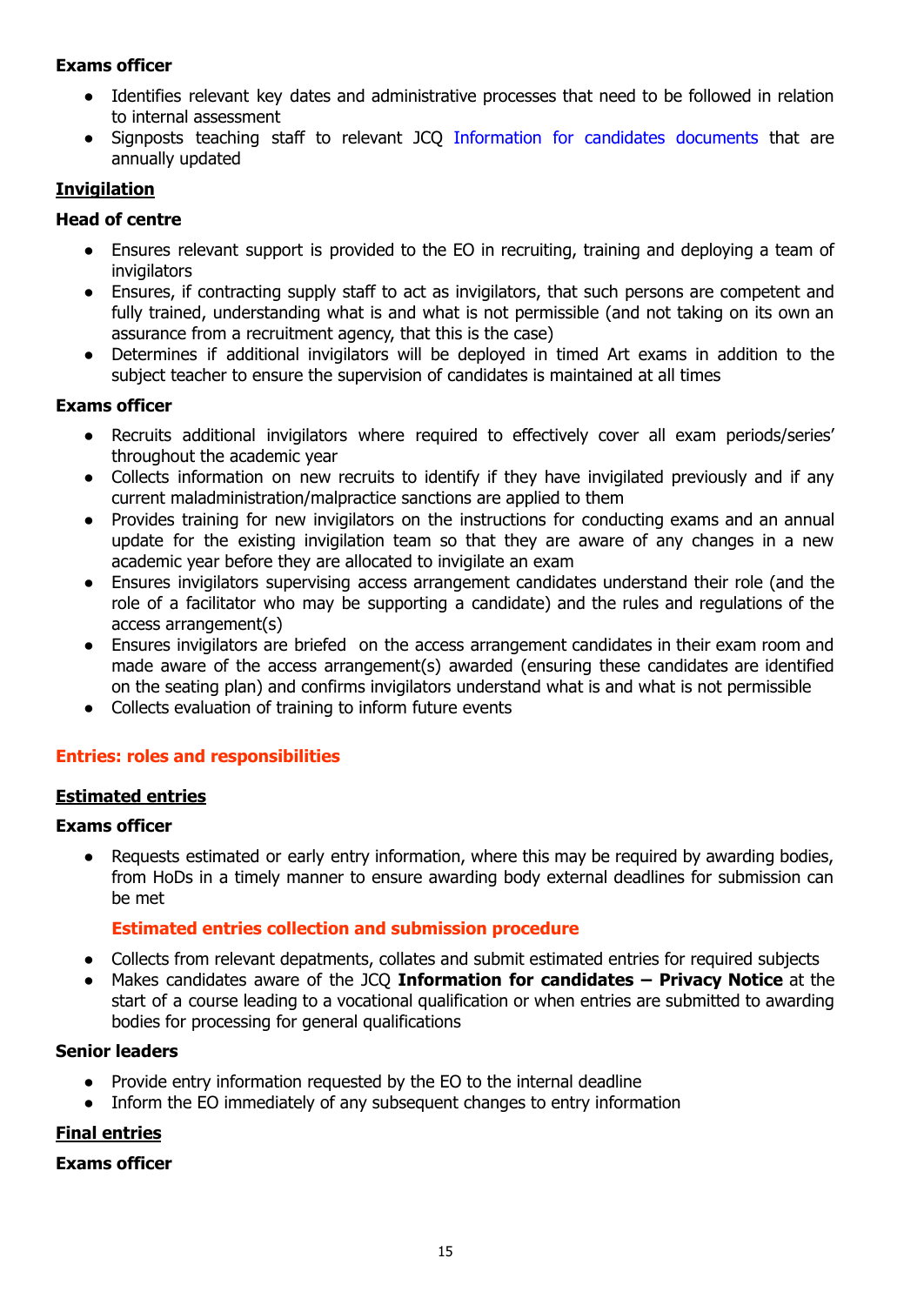- Requests final entry information from HoDs in a timely manner to ensure awarding body external deadlines for submission can be met
- Informs HoDs of subsequent deadlines for making changes to final entry information without charge
- Confirms with HoDs final entry information that has been submitted to awarding bodies
- Ensures as far as possible that entry processes minimise the risk of entries or registrations being missed reducing the potential for late or other penalty fees being charged by awarding bodies
- Observes each awarding body's terms and conditions for the entry and withdrawal of candidates for their examinations and assessments, and observes any regulatory requirements for the qualification

# **Senior leaders**

- Provide information requested by the EO to the internal deadline
- Inform the EO immediately, or at the very least prior to the deadlines, of any subsequent changes to final entry information, which includes
	- o changes to candidate personal details
	- o amendments to existing entries
	- o withdrawals of existing entries
- Check final entry submission information provided by the EO and confirms information is correct

# <span id="page-16-0"></span>**Late entries**

# **Exams officer**

- Has clear entry procedures in place to minimise the risk of late entries
- Charges any late or other penalty fees to departmental budgets

# **Senior leaders**

- Minimise the risk of late entries by
	- o following procedures identified by the EO in relation to making final entries on time
	- o meeting internal deadlines identified by the EO for making final entries

# <span id="page-16-1"></span>**Private candidates**

Arts and Media School does not at present accept private candidates

# <span id="page-16-2"></span>**Candidate statements of entry**

# **Exams officer**

● Provides candidates with statements of entry for checking

# **Teaching staff**

● Ensure candidates check statements of entry and return any relevant confirmation required to the EO

# **Candidates**

• Confirm entry information is correct or notify the EO of any discrepancies

# <span id="page-16-3"></span>**Pre-exams: roles and responsibilities**

# <span id="page-16-4"></span>**Access arrangements and reasonable adjustments**

# **SENCo**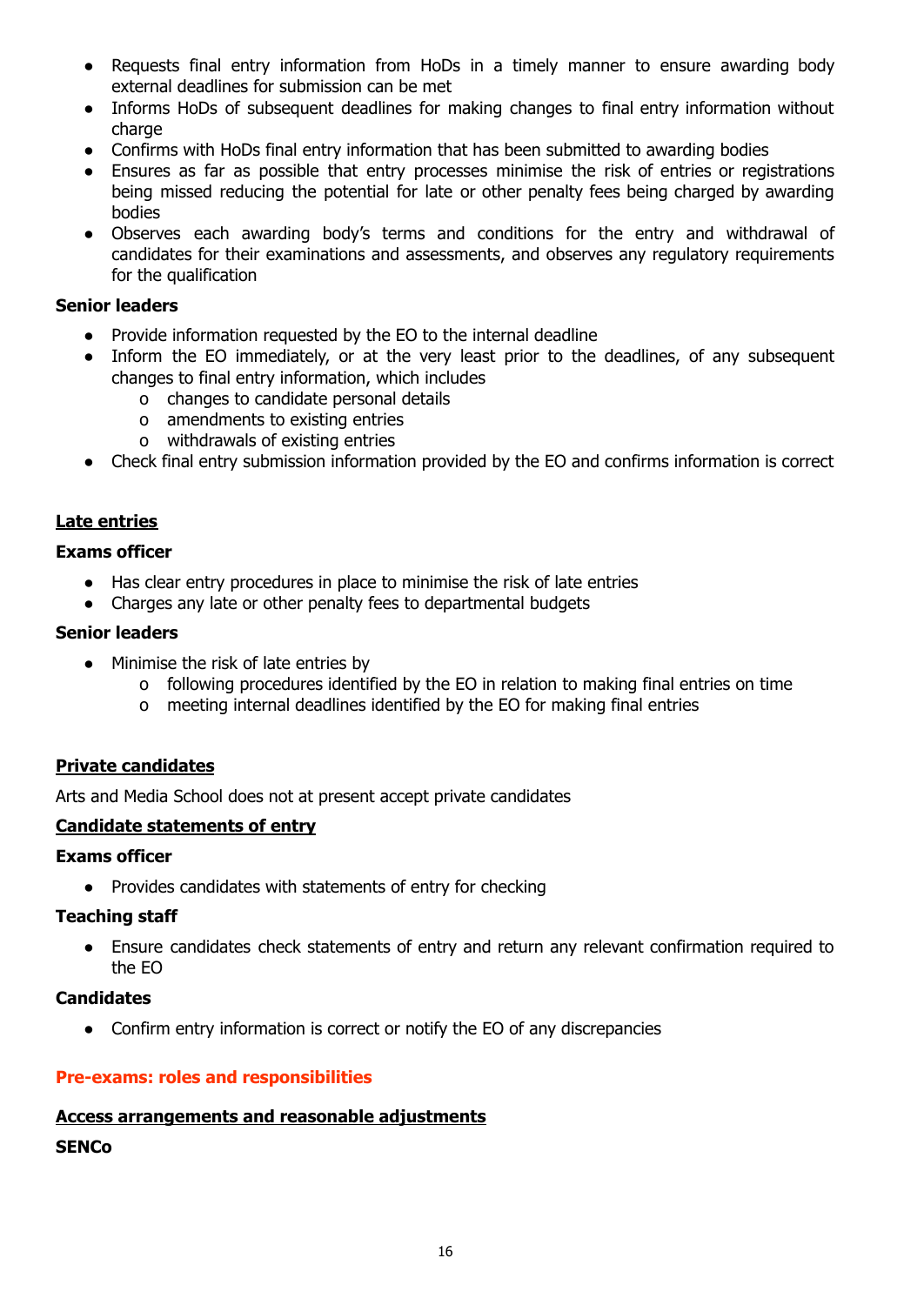- **●** Ensures appropriate arrangements, adjustments and adaptations are in place to facilitate access to exams/assessments for candidates where they are disabled within the meaning of the Equality Act (unless a temporary emergency arrangement is required at the time of an exam)
- **●** Ensures a candidate is involved in any decisions about arrangements, adjustments and /or adaptations that may be put in place for him/her
- **●** Ensures exam information (JCQ information for candidates documents, individual exam timetable etc.) is adapted where this may be required for a disabled candidate to access it
- Allocates appropriately trained centre staff to facilitate access arrangements for candidates in exams and assessments (ensuring that the facilitator appointed meets JCQ requirements and fully understands the rule of the access arrangement)
- Where relevant, ensures the necessary and appropriate steps are undertaken to gather an appropriate picture of need and demonstrate normal way of working for a private candidate (including distance learners and home educated candidates) and that the candidate is assessed by the centre's appointed assessor

# <span id="page-17-0"></span>**Briefing candidates**

# **Exams officer**

- Issues individual exam timetable information to candidates and informs candidates of any designated contingency day awarding bodies may identify in the event of national or significant local disruption to exams
- Prior to exams issues relevant JCQ information for candidates documents
- Where relevant, issues relevant awarding body information to candidates
- Issues centre exam information to candidates including information on:
	- o exam timetable clashes
	- o arriving late for an exam
	- o absence or illness during exams
	- o what equipment is/is not provided by the centre
	- o food and drink in exam rooms
	- o unauthorised items in exam rooms
	- o when and how results will be issued and the staff that will be available
	- o the post-results services and how the centre deals with requests from candidates
	- o when and how certificates will be issued

# <span id="page-17-1"></span>**Access to Scripts, Reviews of Results and Appeals Procedures**

Access to Scripts, Reviews of Results and Appeals Procedures is published in the candidates handbook and on the school website ahead of the Summer Series

Refer to [GR](http://www.jcq.org.uk/exams-office/general-regulations) (sections 5.13, 5.6j)

# <span id="page-17-2"></span>**Dispatch of exam scripts**

# **Exams officer**

● Identifies and confirms arrangements for the dispatch of candidate exam scripts with the DfE (STA) 'yellow label service' or the awarding body where qualifications sit outside the scope of the service

# <span id="page-17-3"></span>**Estimated grades**

# **Senior leaders**

• Ensure teaching staff provide estimated grade information to the EO by the internal deadline (where this still may be required by the awarding body)

- Submits estimated grade information to awarding bodies to meet the external deadline (where this may still be required by the awarding body)
- Keeps a record to track what has been sent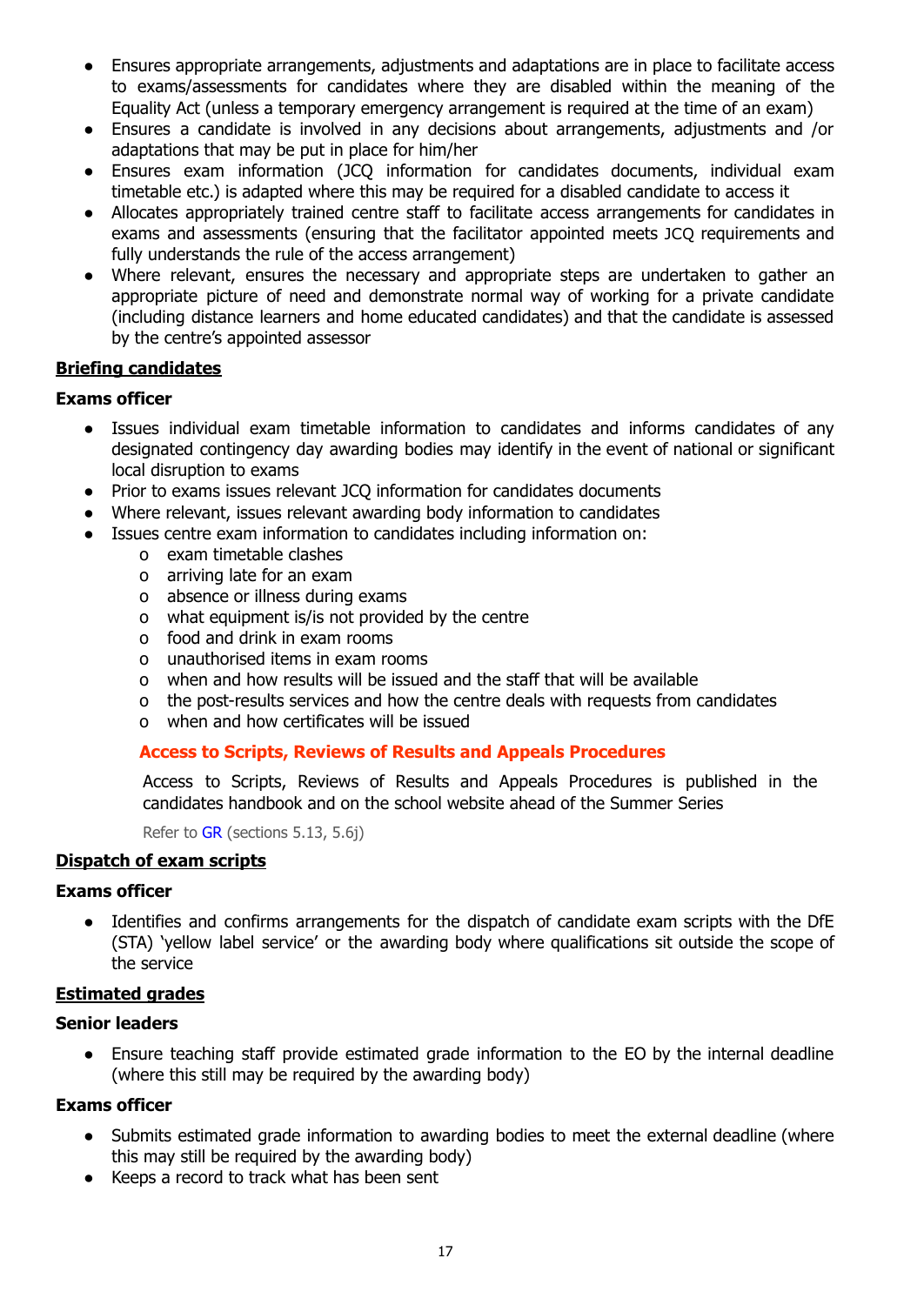# <span id="page-18-0"></span>**Internal assessment and endorsements**

# **Head of centre**

● Ensures procedures are in place for candidates to appeal internal assessment decisions and make requests for reviews of marking

# **SENCo**

● Liaises with teaching staff to implement appropriate access arrangements for candidates undertaking internal assessments and practical endorsements

# **Teaching staff**

- Support the ALS lead/SENCo in implementing appropriate access arrangements for candidates undertaking internal assessments and practical endorsements
- Assess and authenticate candidates' work
- Assess endorsed components
- Ensure candidates are informed of centre assessed marks prior to marks being submitted to awarding bodies

# **Senior leaders**

- Ensure teaching staff assess and authenticate candidates' work to the awarding body requirements
- Ensure teaching staff assess endorsed components according to awarding body requirements
- Ensure teaching staff provide marks for internally assessed components and grades for endorsements of qualifications to the EO to the internal deadline
- Ensure teaching staff provide required samples of work for moderation and sample recordings for monitoring to the EO to the internal deadline

# **Exams officer**

- Submits marks, endorsement grades and samples to awarding bodies/moderators/monitors to meet the external deadline
- Keeps a record to track what has been sent
- Logs moderated samples returned to the centre
- Ensures teaching staff are aware of the requirements in terms of retention and subsequent disposal of candidates' work

# **Candidates**

Authenticate their work as required by the awarding body

# <span id="page-18-1"></span>**Invigilation**

# **Exams officer**

- Provides an annually reviewed/updated invigilator handbook to invigilators, trains new invigilators on appointment and updates experienced invigilators on any regulation changes and any changes to centre-specific processes
- Deploys invigilators effectively to exam rooms throughout an exam series (including the provision of a roving invigilator where a candidate and invigilator (acting as a practical assistant, reader or scribe) are accommodated on a 1:1 basis to enter the room at regular intervals in order to observe the conducting of the exam, ensure all relevant rules are being adhered to and to support the practical assistant/reader and/or scribe in maintaining the integrity of the exam)
- Allocates invigilators to exam rooms (or where supervising candidates due to a timetable clash) according to the required ratios
- Liaises with the SENCo regarding the facilitation and invigilation of access arrangement candidates

**SENCo**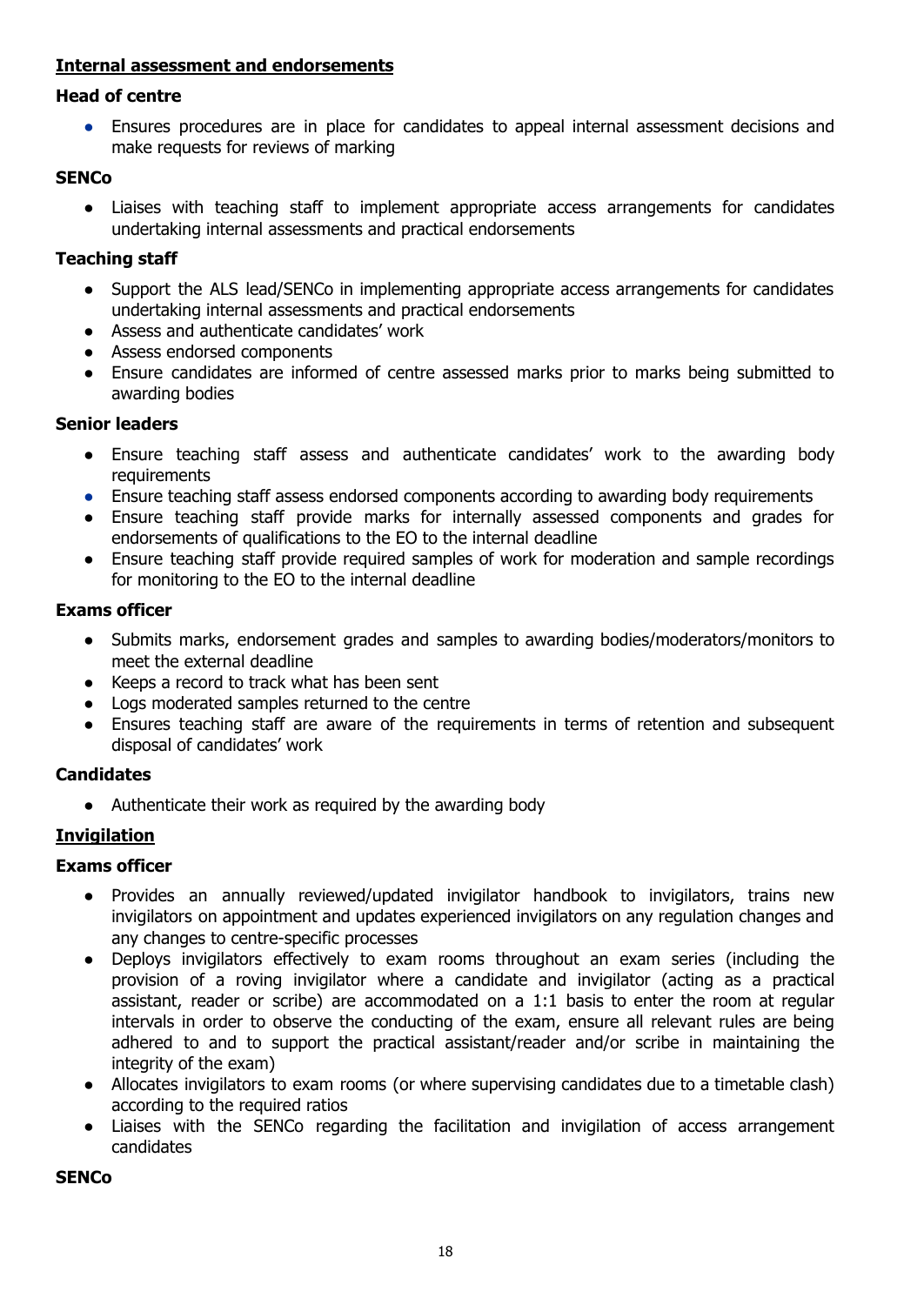● Liaises with the EO regarding facilitation and invigilation of access arrangement candidates

# **Invigilators**

● Provide information as requested on their availability to invigilate throughout an exam series

# <span id="page-19-0"></span>**JCQ Centre Inspections**

# **Exams officer** or **Senior leader**

● Will accompany the Inspector throughout a visit

**SENCo** or relevant **Senior leader** (in the absence of the SENCo)

- Will meet with the inspector when requested to provide documentary evidence regarding access arrangement candidates and address any questions the inspector may raise
- Ensures that information is readily available for inspection at the venue where the candidate is taking the exam(s)

# <span id="page-19-1"></span>**Seating and identifying candidates in exam rooms**

# **Exams officer**

<span id="page-19-2"></span>● Ensures a procedure is in place to verify the identity of all candidates

# **Candidate Identification Procedure**

Candidates will be identified by the Head of year, in their absence by the Pastoral Lead

- Ensures invigilators are aware of the procedure
- Provides seating plans for exam rooms according to JCQ and awarding body requirements (and ensures candidates with access arrangements are identified on the seating plan and invigilators are informed of those candidates with access arrangements and made aware of the access arrangement(s) awarded)

# **Invigilators**

- Follow the procedure for verifying candidate identity provided by the EO
- Seat candidates in exam rooms as instructed by the EO/on the seating plan

# <span id="page-19-3"></span>**Security of exam materials**

- Confirms appropriate arrangements are in place to ensure that confidential materials are only handed over to those authorised by the head of centre
- Ensures access to the secure room is restricted and staff named and approved by the head of centre are accompanied by a keyholder at all times. There must be between two and six keyholders only, each of whom must fully understand their responsibilities as a key holder to the secure storage facility
- Has a process in place to demonstrate the receipt, secure movement and secure storage of confidential exam materials within the centre
- **●** Ensures a log is kept at the initial point of delivery recording confidential materials received and signed for by authorised staff within the centre and that appropriate arrangements are in place for confidential materials to be immediately transferred to the secure storage facility until they can be removed from the dispatch packaging and checked in the secure room before being returned to the secure storage facility in timetable order
- Ensures the secure storage facility contains only current and live confidential material (ensuring that past examination question papers, internal tests and mock examinations are not kept in the centre's secure storage facility)
- Ensures that examination stationery, e.g. answer booklets and formula booklets are stored in the secure room (attempting to store this material in the secure storage facility, when sufficient space allows)
- Ensures the integrity and security of any electronic question paper is maintained during the downloading, printing and collating process (ensuring printing is carried out in an area that can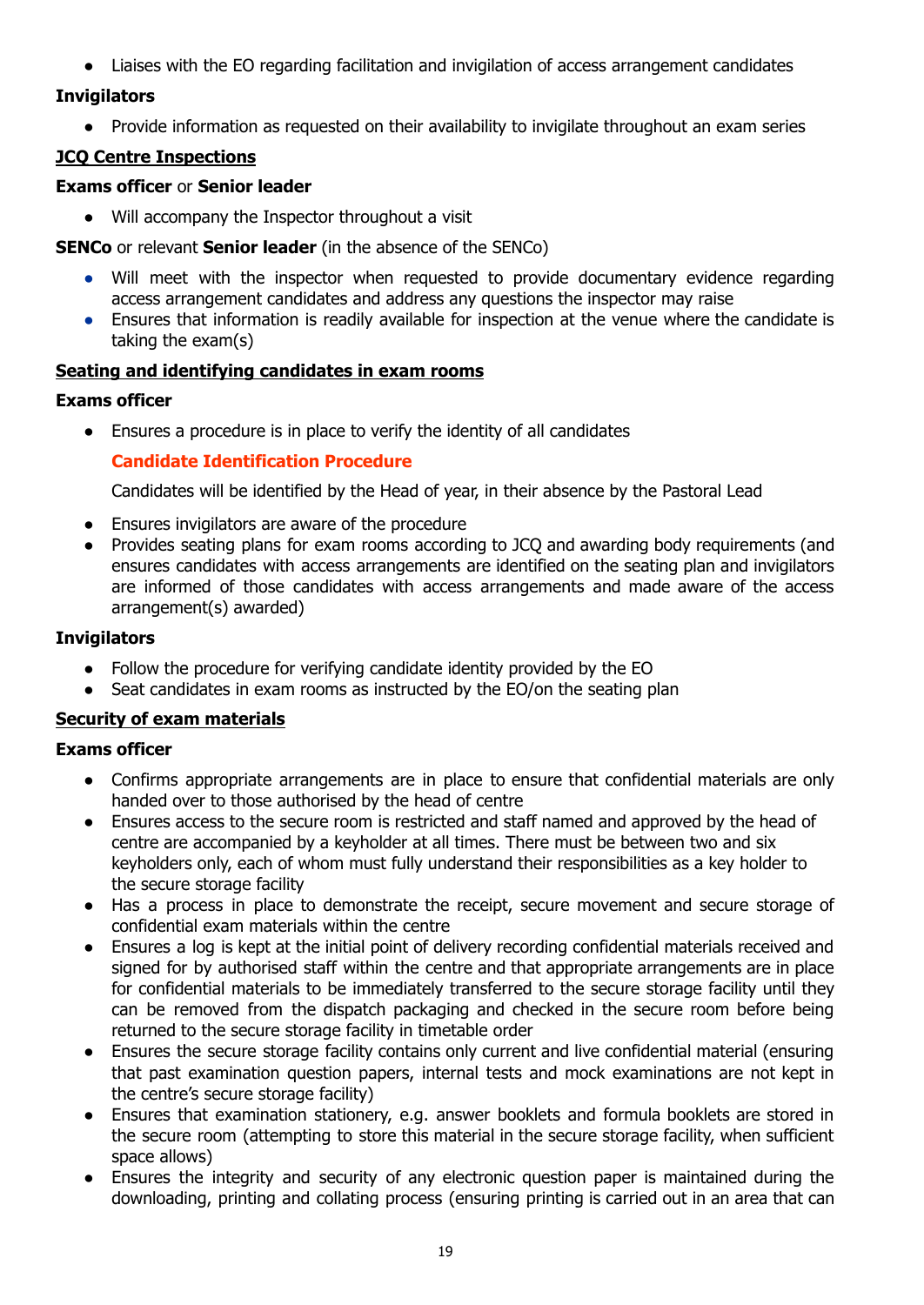be controlled to prevent unauthorised personnel accessing live assessment materials and ensuring only authorised members of centre staff have access to electronic question papers)

# **Reception staff**

● Follow the process to log confidential materials delivered to/received by the centre to the point materials are issued to authorised staff for transferal to the secure storage facility

# **Teaching staff**

• Adhere to the process to record the secure movement of confidential materials taken from or returned to secure storage throughout the time the material is confidential

# <span id="page-20-0"></span>**Timetabling and rooming**

# **Exams officer**

- **●** Produces a master centre exam timetable for each exam series
- **●** Identifies and resolves candidate exam timetable clashes according to the regulations (only applying overnight supervision arrangements as a last resort, once all other options have been exhausted (Arts and Media School endeavours to have students sit the public exam on the required date negating the need for overnight supervision)
- **●** Identifies exam rooms and specialist equipment requirements
- **●** Allocates invigilators to exam rooms (or where supervising candidates due to an exam timetable clash) according to required ratios
- **●** Liaises with site staff to ensure exam rooms are set up according to JCQ and awarding body requirements
- **●** Liaises with the SENCo regarding rooming of access arrangement candidates

# **SENCo**

- Liaises with the EO regarding rooming of access arrangement candidates
- Liaises with other relevant centre staff to ensure appropriate arrangements, adjustments and adaptations are in place to facilitate access for disabled candidates to exams

# **Site staff**

• Liaise with the EO to ensure exam rooms are set up according to JCO and awarding body requirements

# <span id="page-20-1"></span>**Alternative site arrangements**

# **Exams officer**

- **●** (Where/if applicable to the centre) Ensures question papers will only be taken to an alternative site where the published criteria for an alternative site arrangement has been met
- **●** Will inform the JCQ Centre Inspection Service to timescale by submitting a JCQ Alternative Site arrangement notification using CAP (or through the awarding body where a qualification may sit outside the scope of CAP) of any alternative sites that will be used to conduct timetabled examination components of the qualifications listed in the JCQ regulations

# <span id="page-20-2"></span>**Transferred candidate arrangements**

# **Exams officer**

- (Where/if applicable to the centre) Liaises with the host or entering centre, as required
- Processes requests for Transferred Candidate arrangements using CAP to the awarding body deadline (or through the awarding body where a qualification may sit outside the scope of CAP)
- Where relevant (for an internal candidate) informs the candidate of the arrangements that have been made for their transferred candidate arrangement

# <span id="page-20-3"></span>**Internal exams**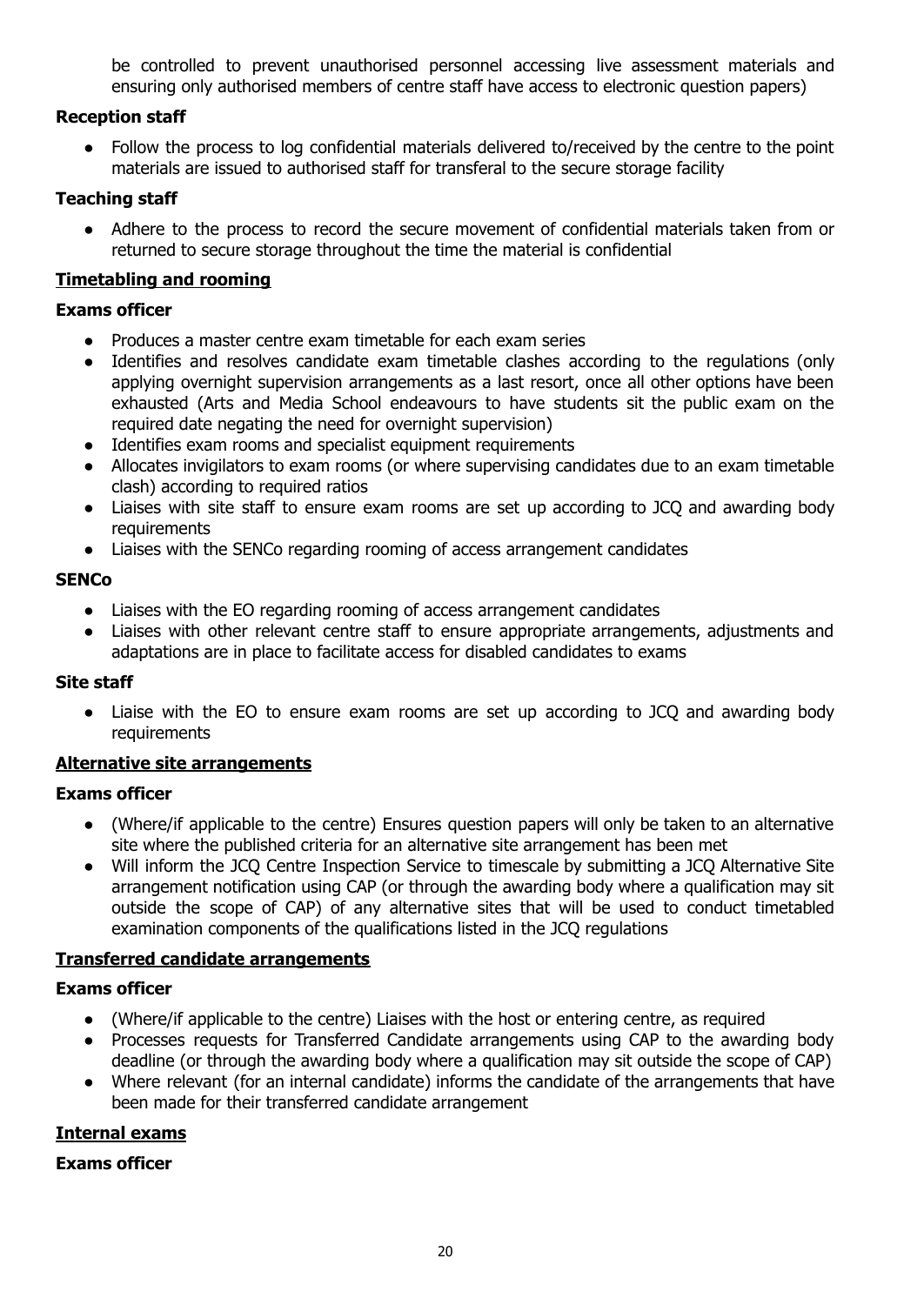- **●** Prepares for the conduct of internal exams under external conditions (where applicable to the centre)
- **●** Provides a centre exam timetable of subjects and rooms
- **●** Provides seating plans for exam rooms
- **●** Requests internal exam papers from teaching staff
- **●** Arranges invigilation (where applicable to the centre)

# S**ENCo**

● Liaises with teaching staff to make appropriate arrangements for access arrangement candidates

# **Teaching staff**

- Provide exam papers and materials to the EO
- Support the SENCo in making appropriate arrangements for access arrangement candidates

# <span id="page-21-0"></span>**Exam time: roles and responsibilities**

# <span id="page-21-1"></span>**Access arrangements**

# **Exams officer**

- Provides cover sheets for access arrangement candidates' scripts where required for particular arrangements
- Has a process in place to deal with emergency/temporary access arrangements as they arise at the time of exams
	- o applies for approval through AAO where required or through the awarding body where qualifications sit outside the scope of AAO

# <span id="page-21-3"></span><span id="page-21-2"></span>**Candidate absence**

# **Candidate Absence Policy**

Candidates are informed through briefing during tutor time of their responsibilities for exam days. If a candidate is show to be absent at the start of the exam a phone call home will be made to ascertain the reason for the absence and to set out next steps.

If no response is obtained from the candidate or parent/carer on calling the head of year will meet with the candidate as soon as is possible and advise the exams officer of the outcome of the meeting and take advise on next steps.

# **Invigilators**

- Are informed of the policy/process for dealing with absent candidates through training
- Ensure that confirmed absent candidates are clearly marked as such on the attendance register and seating plan

# <span id="page-21-4"></span>**Candidate behaviour**

See Irregularities below.

# <span id="page-21-5"></span>**Candidate belongings**

See Unauthorised items below.

# <span id="page-21-6"></span>**Candidate late arrival**

# **Exams officer**

- Ensures that candidates who arrive very late for an exam are reported to the awarding body by submitting a report on candidate admitted very late to examination room using CAP to timescale
- Warns candidates that their script may not be accepted by the awarding body

# **Invigilators**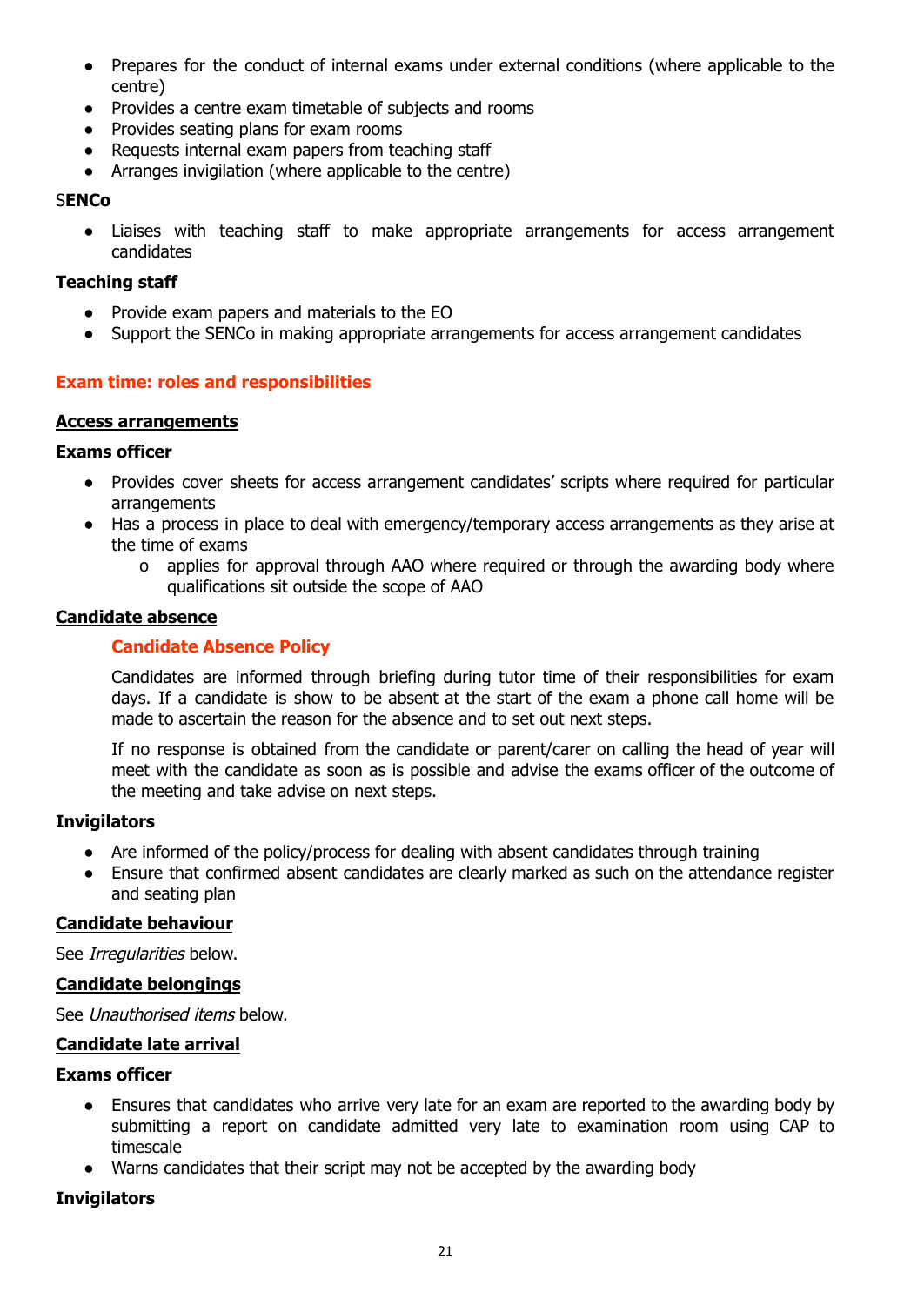- Are informed of the policy/process for dealing with late/very late arrival candidates through training
- <span id="page-22-0"></span>● Ensure that relevant information is recorded on the exam room incident log

# **Candidate Late Arrival Policy**

Candidates who arrive late to the exam will be admitted only up to the point where the paper is still deemed to be secure as dictated by JCQ rules

All candidates are informed of these rules in the candidate handbook and through exam briefings in tutor time.

The board will be informed of the candidates late arrival and the time of arrival. The board will decide if the paper will be marked or the paper discounted.

# <span id="page-22-1"></span>**Conducting exams**

# **Head of centre**

● Ensures venues used for conducting exams meet the requirements of JCQ and awarding bodies

# **Exams officer**

- Ensures exams are conducted according to JCQ and awarding body instructions
- Uses an *exam day checklist* to ensure each exam session is fully prepared for, unplanned events can be dealt with and associated follow-up is completed

# <span id="page-22-2"></span>**Dispatch of exam scripts**

# **Exams officer**

- Dispatches scripts as instructed by JCQ and awarding bodies
- Keeps appropriate records to track dispatch

# <span id="page-22-3"></span>**Exam papers and materials**

# **Exams officer**

- Organises exam question papers and associated confidential resources in date order in the secure storage facility
- Attaches erratum notices received to relevant sealed question paper packets
- Collates attendance registers and examiner details in date order
- Regularly checks mail or email inbox for updates from awarding bodies
- In order to avoid potential breaches of security, ensures care is taken to ensure the correct question paper packets are opened by ensuring a member of centre staff, additional to the person removing the papers from secure storage, e.g. an invigilator, checks the day, date, time, subject, unit/component and tier of entry, if appropriate, immediately before a question paper packet is opened
- Ensures this additional/second check is recorded
- Where allowed by the awarding body, only releases exam papers and materials to teaching departments for teaching and learning purposes after the published finishing time of the exam, or until any timetable clash candidates have completed the exam

# <span id="page-22-4"></span>**Exam rooms**

# **Head of centre**

- Ensures that internal tests, mock exams, revision or coaching sessions are not conducted in a room 'designated' as an exam room
- Ensures that when a room is 'designated' as an exam room it is not used for any purpose other than conducting external exams
- Ensures only approved centre staff (who have not taught the subject being examined) are present in exam rooms to perform permitted tasks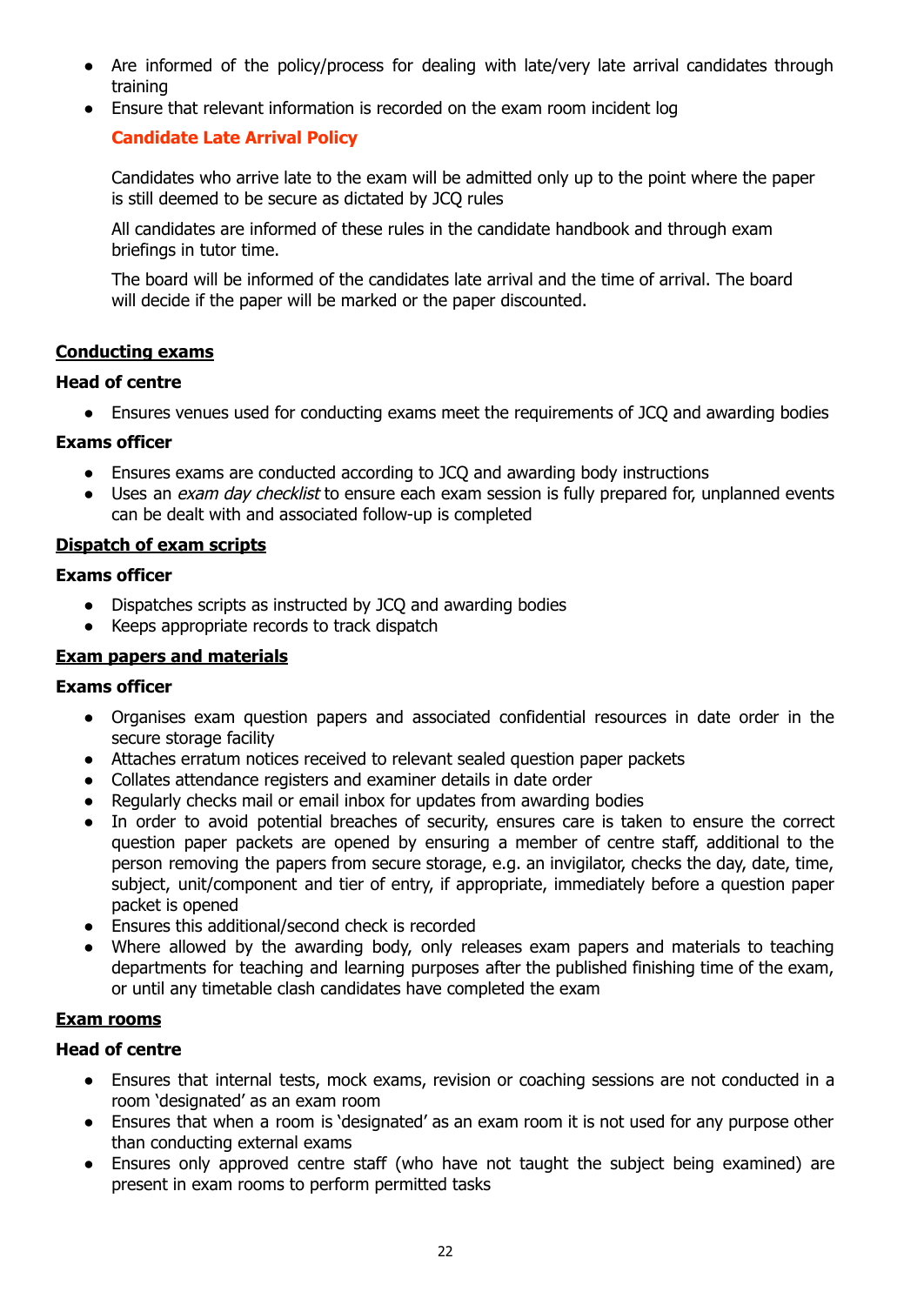- Ensures the centre's policy relating to food and drink that may be allowed in exam rooms is clearly communicated to candidates
- Ensures the centre's policy on candidates leaving the exam room temporarily is clearly communicated to candidates

# **Exams officer**

- Ensures exam rooms are set up and conducted as required in the regulations
- Provides invigilators with appropriate resources to effectively conduct exams
- Briefs invigilators on exams to be conducted on a session by session basis (including the arrangements in place for any transferred candidates and access arrangement candidates)
- Ensures sole invigilators have an appropriate means of summoning assistance (if this is a mobile phone, instructs the invigilator that this must be on silent mode)
- Ensures invigilators understand they must be vigilant and remain aware of incidents or emerging situations, looking out for malpractice or candidates who may be in distress, recording any incidents or issues on the exam room incident log
- Ensures invigilators understand how to deal with candidates who may need to leave the exam room temporarily and how this should be recorded on the exam room incident log
- Provides authorised exam materials which candidates are not expected to provide themselves
- Ensures invigilators and candidates are aware of the emergency evacuation procedure
- Ensures invigilators are aware of arrangements in place for a candidate with a disability who may need assistance if an exam room is evacuated

# **Senior leaders**

- Ensure a documented emergency evacuation procedure for exam rooms is in place
- Ensure arrangements are in place for a candidate with a disability who may need assistance if an exam room is evacuated

# <span id="page-23-0"></span>**Emergency Evacuation Procedure**

The Emergency Evacuation procedure is located at the back the invigilator hand book and forms part the invigilator training

# **Site staff**

- Ensure exam rooms are available and set up as requested by the EO
- Ensure grounds or centre maintenance work does not disturb exam candidates in exam rooms
- Ensure fire alarm testing does not take place during exam sessions

# **Invigilators**

● Conduct exams in every exam room according to JCQ Instructions for conducting examinations and/or awarding body requirements and as instructed by the centre in training/update and briefing sessions

# **Candidates**

- Are required to follow the instructions given to them in exam rooms by authorised centre staff and invigilators
- Are required to remain in the exam room for the full duration of the exam

# <span id="page-23-1"></span>**Irregularities**

# **Head of centre**

● Ensures (as required by an awarding body) any cases of alleged, suspected or actual incidents of malpractice or maladministration before, during or after examinations/assessments (by centre staff, candidates, invigilators) are investigated and reported to the awarding body **immediately**, by completing the appropriate documentation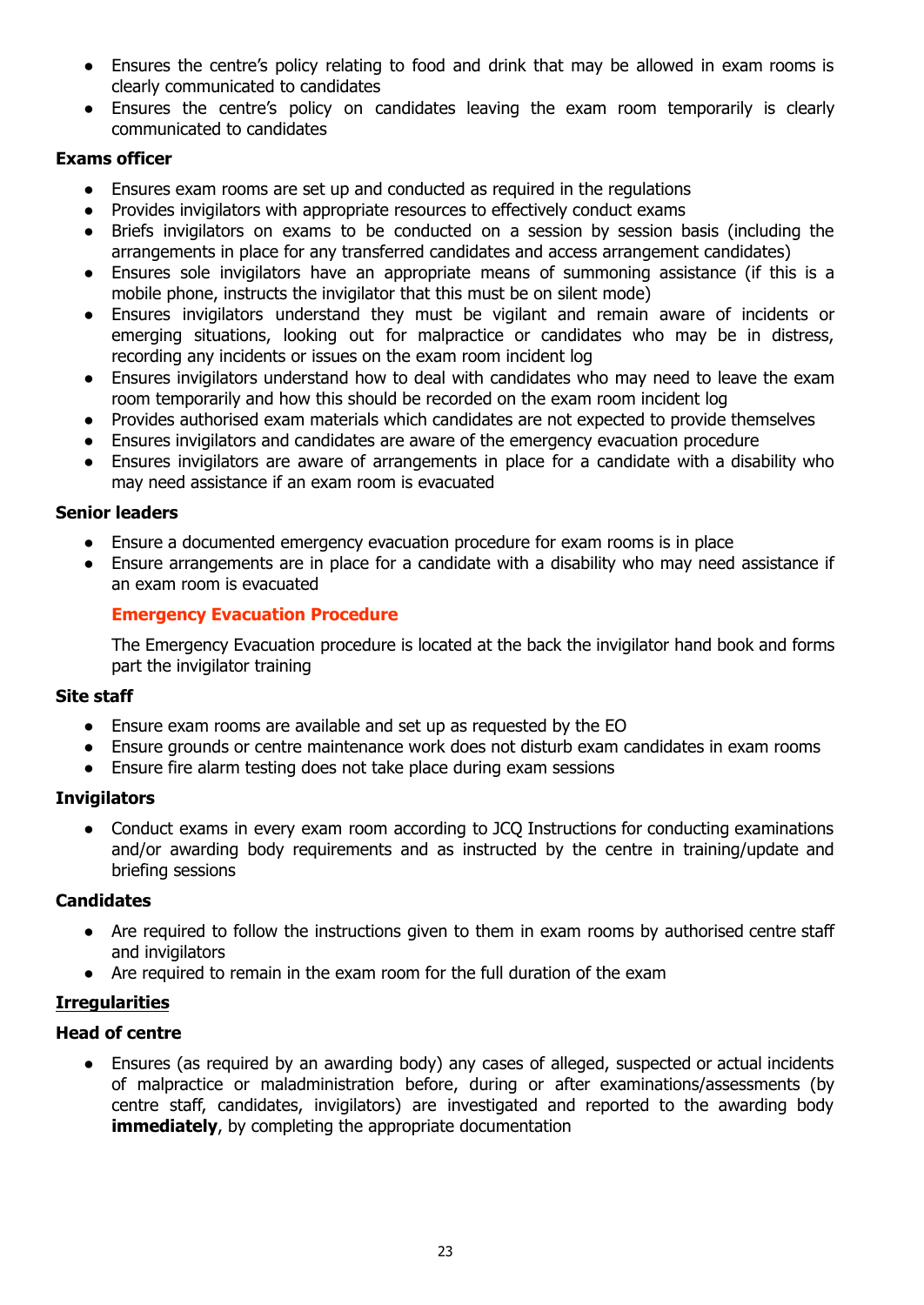# <span id="page-24-0"></span>**Malpractice Policy (Exams)**

- $\circ$  All Malpractice will be reported to the awarding via the relevant forms as is required the JCQ
- $\circ$  Candidates will have the opportunity to submit a statement on the same day as the incident
- $\circ$  The candidates parent/carer will be informed by the exams officer of the incident
- $\circ$  The head of year and the head of centre will also be informed on the same day as the incident

# **Senior leaders**

- Ensure support is provided for the EO and invigilators when dealing with disruptive candidates in exam rooms
- Ensure that internal disciplinary procedures relating to candidate behaviour are instigated, when appropriate

# **Exams officer**

- Provides an exam room incident log in all exam rooms for recording any incidents or irregularities
- Actions any required follow-up and reports to awarding bodies as soon as practically possible after the exam has taken place

# **Invigilators**

● Record any incidents or irregularities on the exam room incident log (for example, late/very late arrival, candidate or centre staff suspected malpractice, candidate illness or needing to leave the exam room temporarily, disruption or disturbance in the exam room, emergency evacuation)

# <span id="page-24-1"></span>**Malpractice**

See Irregularities above.

# <span id="page-24-2"></span>**Special consideration**

# **Senior leaders**

● Provide signed evidence to support eligible applications for special consideration

# **Exams officer**

- Processes eligible applications for special consideration to awarding bodies
- Gathers evidence which may need to be provided by other staff in centre or candidates
- <span id="page-24-3"></span>● Submits requests to awarding bodies to the external deadline

# **Special Consideration Policy**

The Special Considerations Policy is located on the Arts and Media School website

# **Candidates**

● Provide appropriate evidence to support special consideration applications, where required

# <span id="page-24-5"></span><span id="page-24-4"></span>**Unauthorised items**

# **Arrangements for unauthorised items taken into the exam room**

Candidates will be reminded of the rules regarding unauthorised items before exams, before entering the exam's room and before the start of exams. An opportunity to hand in all unauthorised items is given to candidates before entering the exam rooms.

Candidates found to be in possession of unauthorised items once the exam has begun will be reported to the awarding body – without exception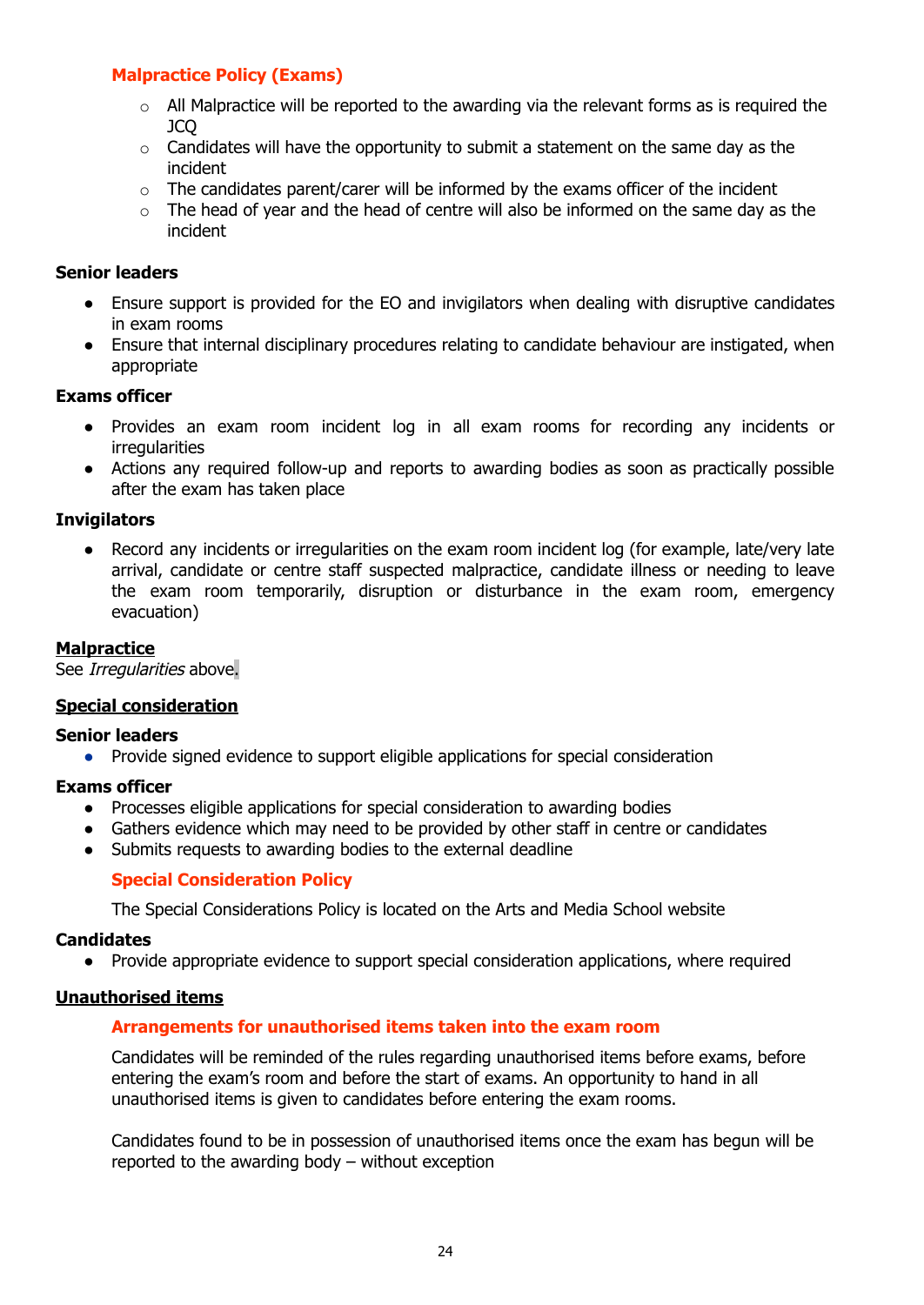# **Invigilators**

● Are informed of the arrangements through training

# <span id="page-25-0"></span>**Internal exams**

# **Exams officer**

- Briefs invigilators on conducting internal exams
- Returns candidate scripts to teaching staff for marking

# **Invigilators**

● Conduct internal exams as briefed by the EO

# <span id="page-25-1"></span>**Results and post-results: roles and responsibilities**

# <span id="page-25-2"></span>**Internal assessment**

# **Senior leaders**

- Ensures teaching staff keep candidates' work, whether part of the moderation sample or not, secure and for the required period stated by JCQ and awarding bodies
- Ensures work is returned to candidates or disposed of according to the requirements

# <span id="page-25-3"></span>**Managing results day(s)**

# **Senior leaders**

- **●** Identify centre staff who will be involved in the main summer results day(s) and their role
- **●** Ensures senior members of staff are accessible to candidates after the publication of results so that results may be discussed and decisions made on the submission of any requests for post-results services and ensures candidates are informed of the periods during which centre staff will be available so that they may plan accordingly

# **Exams officer**

● Works with senior leaders to ensure procedures for managing the main summer results day(s) (a results day programme) are in place

# <span id="page-25-4"></span>**Results day programme**

Due to Covid 19 the Results day programme will be published ahead of the Summer Series and be posted on the Art and Media School website, when the dates are confirmed by **OFOUAL** 

# **Site staff**

• Ensure the centre is open and accessible to centre staff and candidates, as required for the collection of results

# <span id="page-25-5"></span>**Accessing results**

# **Head of centre**

- Ensures results are kept entirely confidential and restricted to key members of staff until the official dates and times of release of results to candidates
- Understands that it is not permitted to withhold provisional results from candidates under any circumstances

- Informs candidates in advance of when and how results will be released to them for each exam series
- Accesses results from awarding bodies under restricted release of results, where this is provided by the awarding body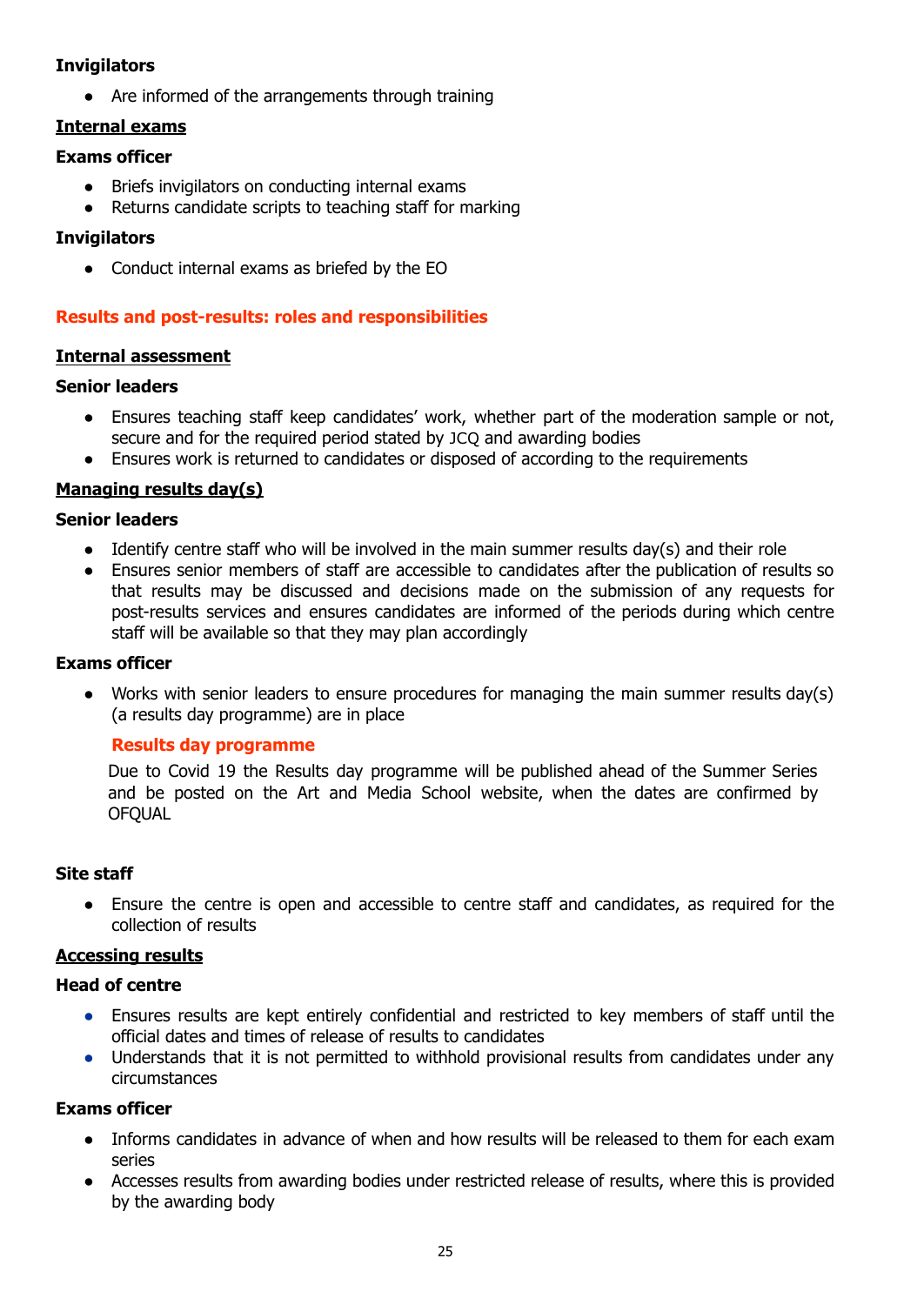- Resolves any missing or incomplete results with awarding bodies
- Issues statements of results to candidates on issue of results date
- Provides summaries of results for relevant centre staff on issue of results date

# <span id="page-26-0"></span>**Post-results services**

# **Head of centre**

- **●** Ensures an **internal appeals procedure** is available where candidates disagree with any centre decision not to support a clerical re-check, a review of marking, a review of moderation or an appeal
- **●** Ensures that senior members of centre staff are available immediately after the publication of results
- **●** Understands that if the centre has concerns about one of its component/subject cohorts, then requests for reviews of marking should be submitted for all candidates believed to be affected (candidate consent is required as marks and subject grades may be lowered, confirmed or raised)

# **Exams officer**

- Provides information to **all** candidates and staff on the services provided by awarding bodies and the fees charged (see also above **Briefing candidates** and **Access to Scripts, Reviews of Results and Appeals Procedures**)
- Publishes internal deadlines for requesting the services to ensure the external deadlines can be effectively met
- Provides a process to record requests for services and to collect candidate informed consent (**after** the publication of results) and fees where relevant
- Submits requests to awarding bodies to meet the external deadline for the particular service
- Tracks requests to conclusion and informs candidates and relevant centre staff of outcomes
- Updates centre results information, where applicable

# **Teaching staff**

- Meet internal deadlines to request the services and gain relevant candidate informed consent
- Identify the budget to which fees should be charged

# **Candidates**

- Meet internal deadlines to request the services
- Provide informed consent and fees, where relevant

# <span id="page-26-1"></span>**Analysis of results**

# **Deputy Head Curriculum**

- Provides analysis of results to appropriate centre staff
- Provides results information to external organisations where required
- Undertakes the secondary school and college (key stage 4/16-18) performance tables June and September checking exercise (where applicable)

# <span id="page-26-2"></span>**Certificates**

<span id="page-26-3"></span>Certificates are provided to centres by awarding bodies after results have been confirmed.

# **Certificate Issue Procedure**

Candidates are informed by tutors and the exams officer to collect their certificates from the  $3<sup>rd</sup>$  week in November after their yr11 Summer Series. A reminder letter will be sent to the address held in the following January.

# **Candidates**